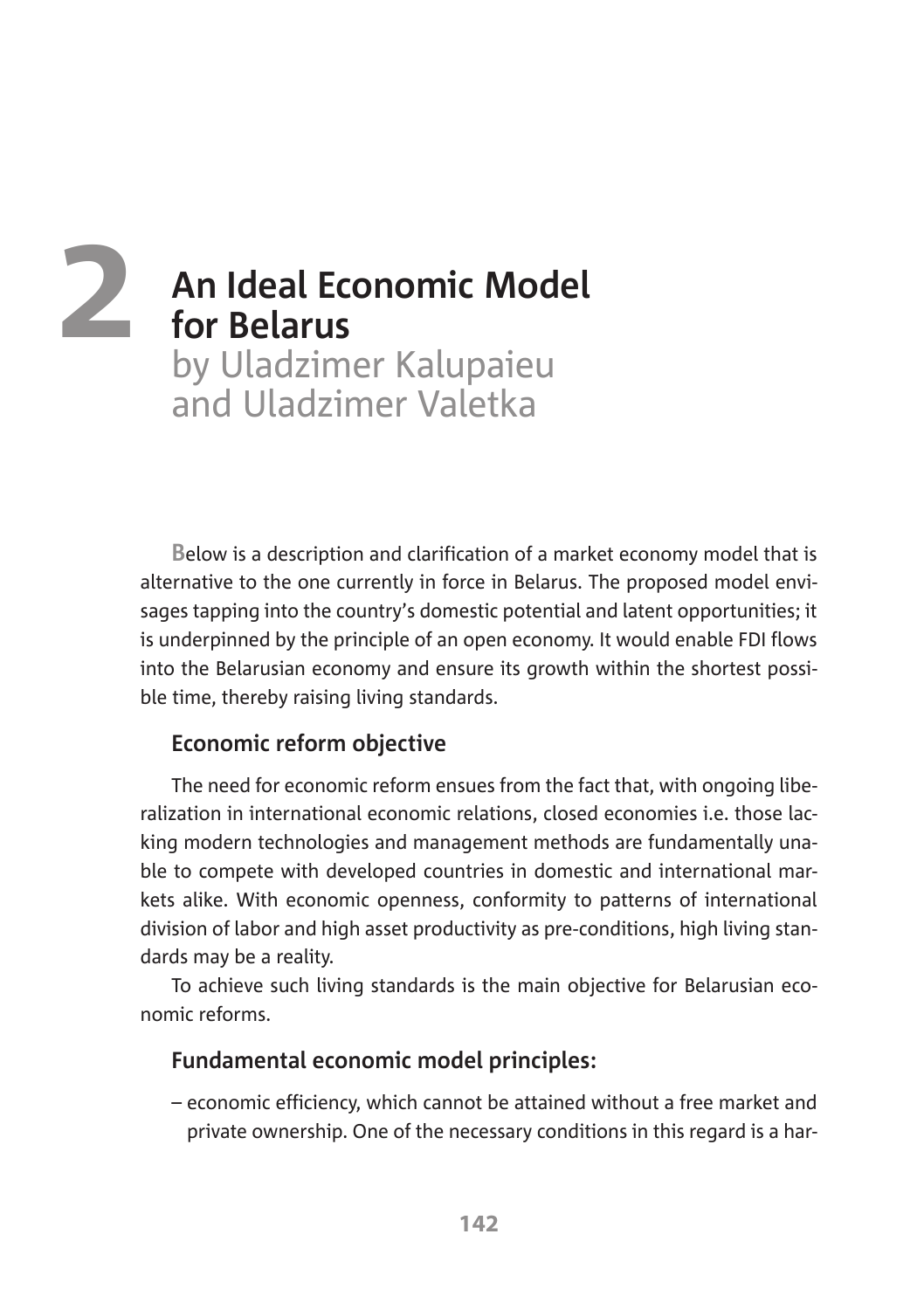monious interaction between the government and market players, where the government contributes to enhancing efficiency of market operations by setting up an appropriate legal framework and market economy infrastructure.

- free competition; above all, this implies free market access for undertakings, guarantees for and protection of a level playing field for all market players. This leads to legalizing 'shadow' businesses and abolishing preferences enjoyed by 'law-abiding' state-owned enterprises.
- maximum openness, meaning not only transparency of limits to enterprise, but also openness in a broader context of traditions, business practice and the law, as technological progress is contingent on harmony in political and economic relations.

In addition, this model calls for undertaking an efficient social policy which should be purpose-specific to the maximum possible degree and tied to the degree of economic performance. In general terms, this implies the priority of generating the nation's wealth over its distribution.

In the proposed model, a market economy is primarily viewed as safeguarded economic freedom that manifests itself in:

- the right to increase personal wealth at one's discretion (freedom of consumption);
- the business owner's right to use their time, labor, funds and entrepreneurial skills at their discretion (freedom of business, freedom of choosing occupation and place of work, freedom to use property);
- the right of entrepreneurs to manufacture and sell goods at their own risk (freedom to manufacture and trade);
- the right of each buyer and seller of goods or services to achieve the desired purpose (freedom of competition).

These freedoms may only be limited in cases of breach of third sector's rights, constitutional provisions or legally established civilized rules of the game for engaging in business.

As expounded on in Sections 1–4 above, the legal framework in this economic model should contain provisions that foster choices and are related to the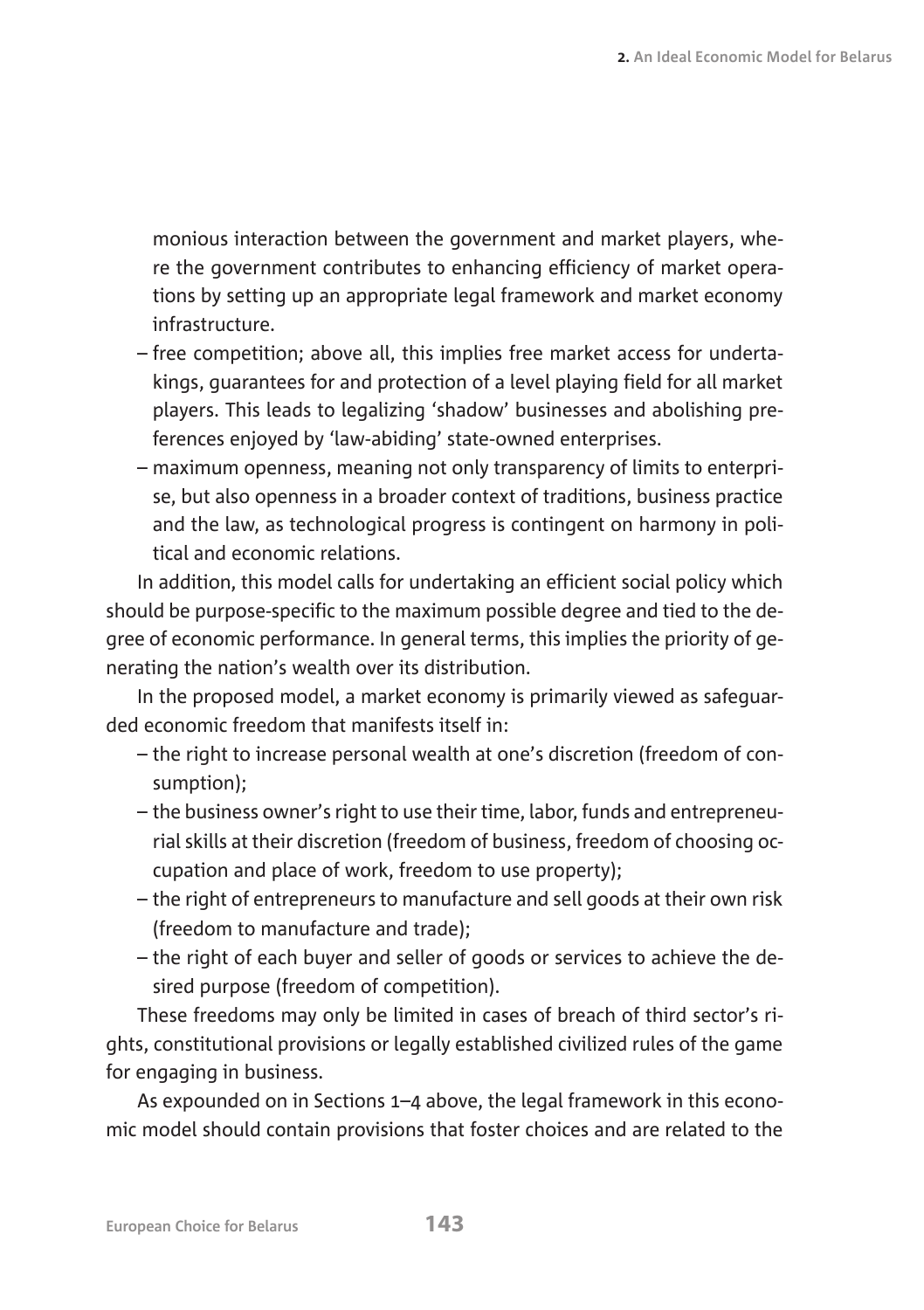flow of goods, free movement of people, freedom to provide services and liberalization of capital flows.

One fundamental principle for this economic model is that economic freedom is an integral part of political freedom, and only in a developed democracy can one assess, formulate and modify business-related provisions and regulations that prove inefficient in business practice. Economic freedoms should also be combined with responsibilities: the government should be responsible for economic policy-making and stable market operation; the National Bank should ensure a stable currency, and private businesses ought to focus on results of their economic operations.

The essence of the described model is in multiple exercise of the fundamental business transaction – that of buying and selling to mutual benefit of the parties. For this purpose, it is necessary to enable the following:

Firstly, both the seller and the buyer should know what it is exactly that they possess and what they can acquire. This calls for specifying and protecting the ownership rights system by means of the law.

Secondly, there is a need for certain formalized transaction methods to be put into place that ensure performance of buy and sell contracts, and settlement of resulting disputes. For this, there should be contracts, laws, courts, a commercial code, etc.

Thirdly, it is necessary to keep account of what market participants transact, hence the need for a system of accounts and records allowing for monitoring asset and liability movements, corporate earnings, revenue, expenses and profit trends.

Fourthly, in order to avoid barter, which dampens manufacturing productivity and prevents adequate evaluation of changes in customer needs, market participants should have a stable currency acting as legal tender, accounting measure and means of accumulating wealth.

Putting the aforementioned conditions in place by government, combined with further development of market relations, will bring about a developed banking and financial system which will ensure the operation of businesses and insurance and advertising industries.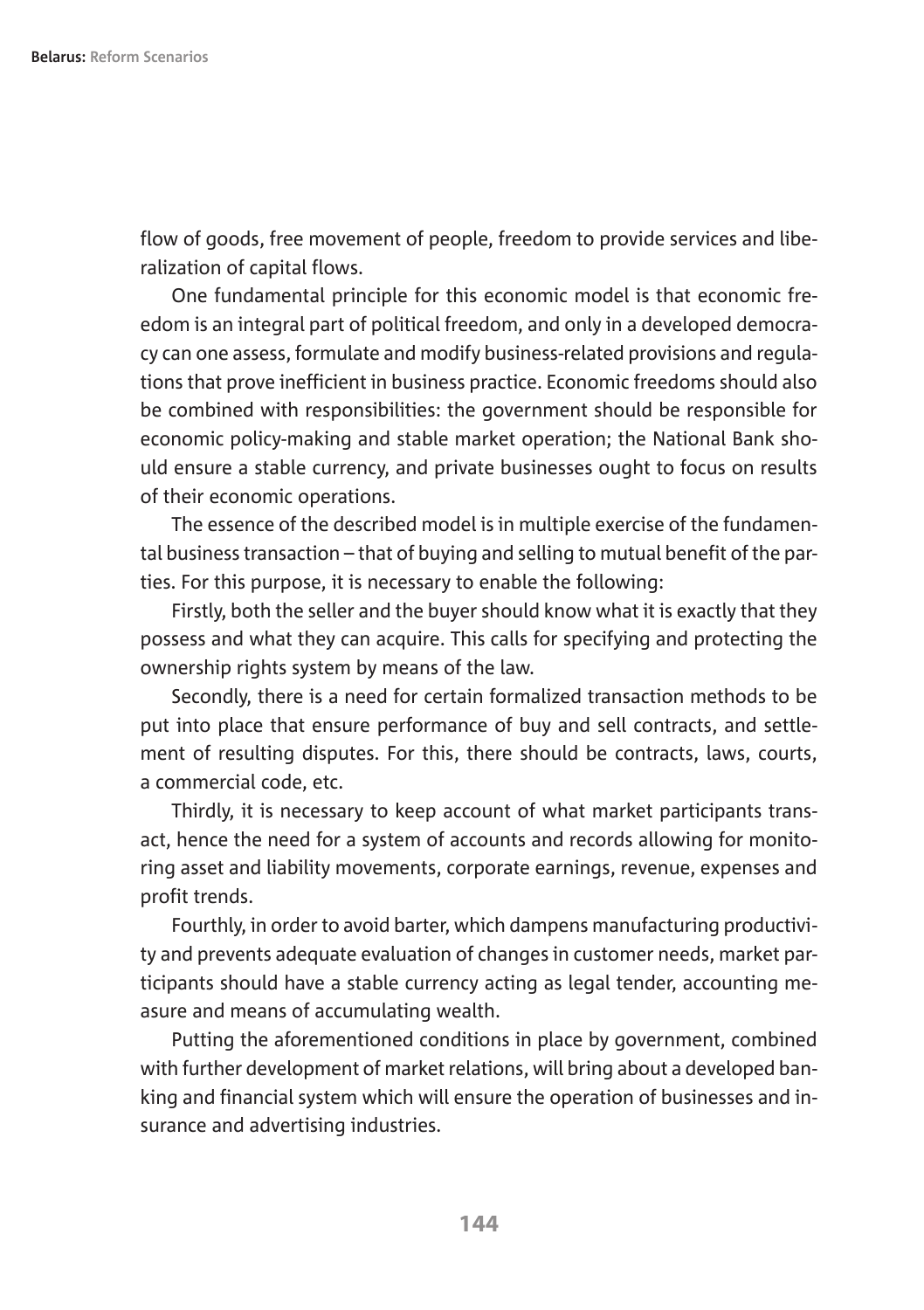Thus, successful development of a market economy requires stable and efficient basic market components such as competition, the institution of ownership, small businesses, a banking sector with sufficient lending resources, flexible labor and capital markets, labor market movements, a stock market, pension and investment funds, etc.

A stable and transparent operation of these market infrastructure components and the enactment of unambiguous laws and regulations to govern economic activities will contribute to minimizing expenses related to conducting lawful business transactions (transaction expenditure).

## **The role of government**

Regulations that govern the operation of market players will be developed with maximum participation of the Parliament and non-governmental organizations, rather than merely ministries and other governmental agencies that are not interested in increasing their current regulatory workload or being truly accountable for the documents they issue. To prevent the cost of setting up and running a legal framework that governs business operations from exceeding their actual economic effect, plans are designed to achieve maximum clarity and transparency of the legal framework and market institutions, and to clearly describe and specify government functions.

## **Peculiarities of reform**

Many Belarusians believe that it is easier to endure financial hardship in a non-market economy than in a market one on the premise that 'we're all in this together'. The economic policy pursued by current government contributes much to tenacity of this conviction.

Belarusians will not be able to discard this stereotype without an economic revival and effective implantation of market institutions and principles in all their relevant aspects.

In contrast to the idea of market relations as stated before, the focus is on a broader interpretation of their social function, ensured both by normative ele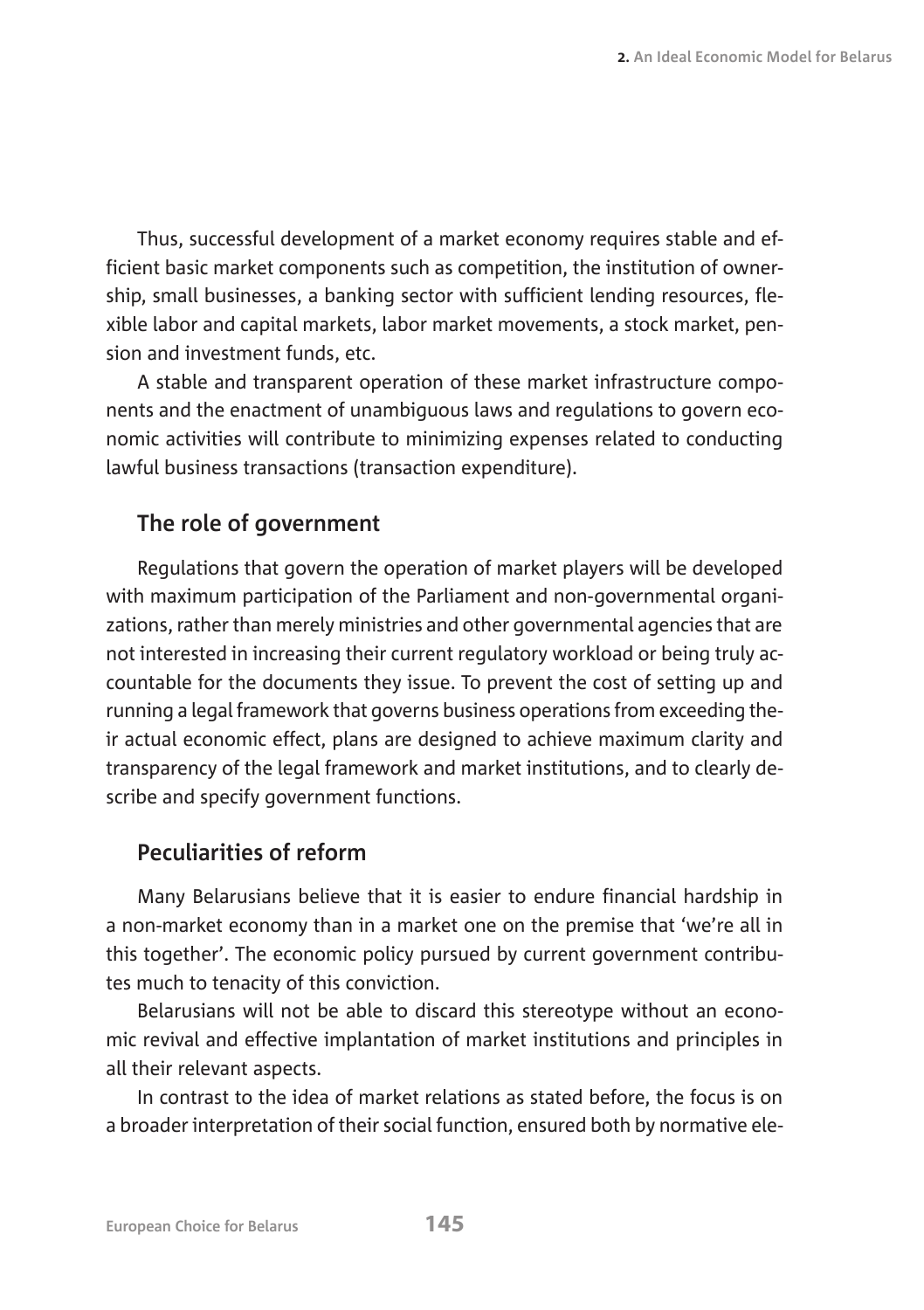ments (the constitution, general rights, laws, system of regulations) and informal methods of enforcing market rules.

Aside from limitations inherent in an economy (limited resources), legally set standards and limitations should establish a system of economic incentives and trends for efficient economic growth.

Entrepreneurship and the ability to learn are long-lasting personal qualities and Belarusians certainly have not lost them. Yet, decades of the Communist rule have distorted notions and standards characteristic of market behavior. In order to truly embed standards of market behavior, effective statutory mechanisms must be laid down to discourage disruption of market relations. This primarily calls for a judicial system reform with a view to restoring public trust in the law, confidence in its effective operation and enforcing accountability for one's acts. If a power, especially the judiciary, is not competent and independent, enacting good laws will help little if slack compliance undermines confidence in them.

The civil service reform is yet another prerequisite for economic transformations; it should be embarked on to warrant loyalty and stability of state machinery in implementing reforms and stabilization efforts. Measures should be taken to improve skills of government officials and reduce their numbers. Financial incentives to civil servants would be an important factor in increasing their liability for consistent implementation of economic policies and regulations.

Consequently, undertakings would be issued with established rules of the game that would prevent profiteering at the customer's expense. Failure to comply would entail business closure.

The model's fundamental ideas and long-term advantages would be communicated to the general public via the media, schools and at training and retraining courses. The objective is to encourage business initiatives in people that run counter to expectations of better living standards being provided by the State, rather than individual work and entrepreneurial efforts. Initially, it is necessary to research possible ways of arguing with the general public to explain who benefits from the absence of market mechanisms and is interested in preserving low transaction costs. The government would vow accountability for reforms and publish a program with measures to alleviate their social consequences.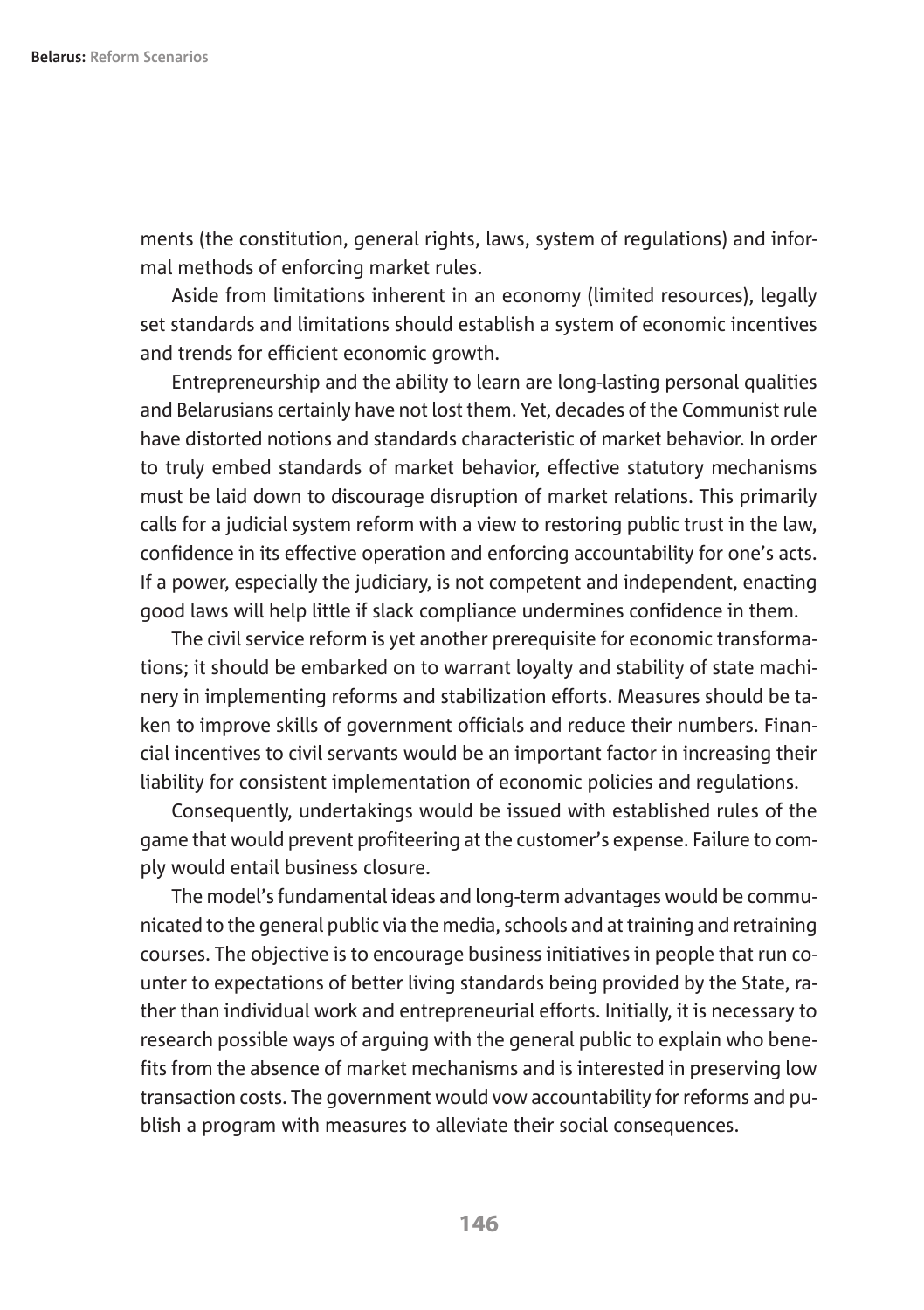## **Reform program**

Implementation of an economic model, once selected, entails the following reformist actions: 1) liberalization of economic relations; 2) institutional reforms and establishment of a system that complies with market economy principles; 3) macroeconomic stabilization; 4) structural transformation of the manufacturing sector and the economy at large. All elements of the transformation impact one another simultaneously, are influenced by other areas and aspects of reforms (so-called transformation tetrahedron).



**Illustration. Market Reform Directions in a Globalized Environment**

Effective structural transformations in the economy would only be possible as a result of successful implementation of other types of reforms. In addition, all transformation efforts are subject to controversial influence of globalization.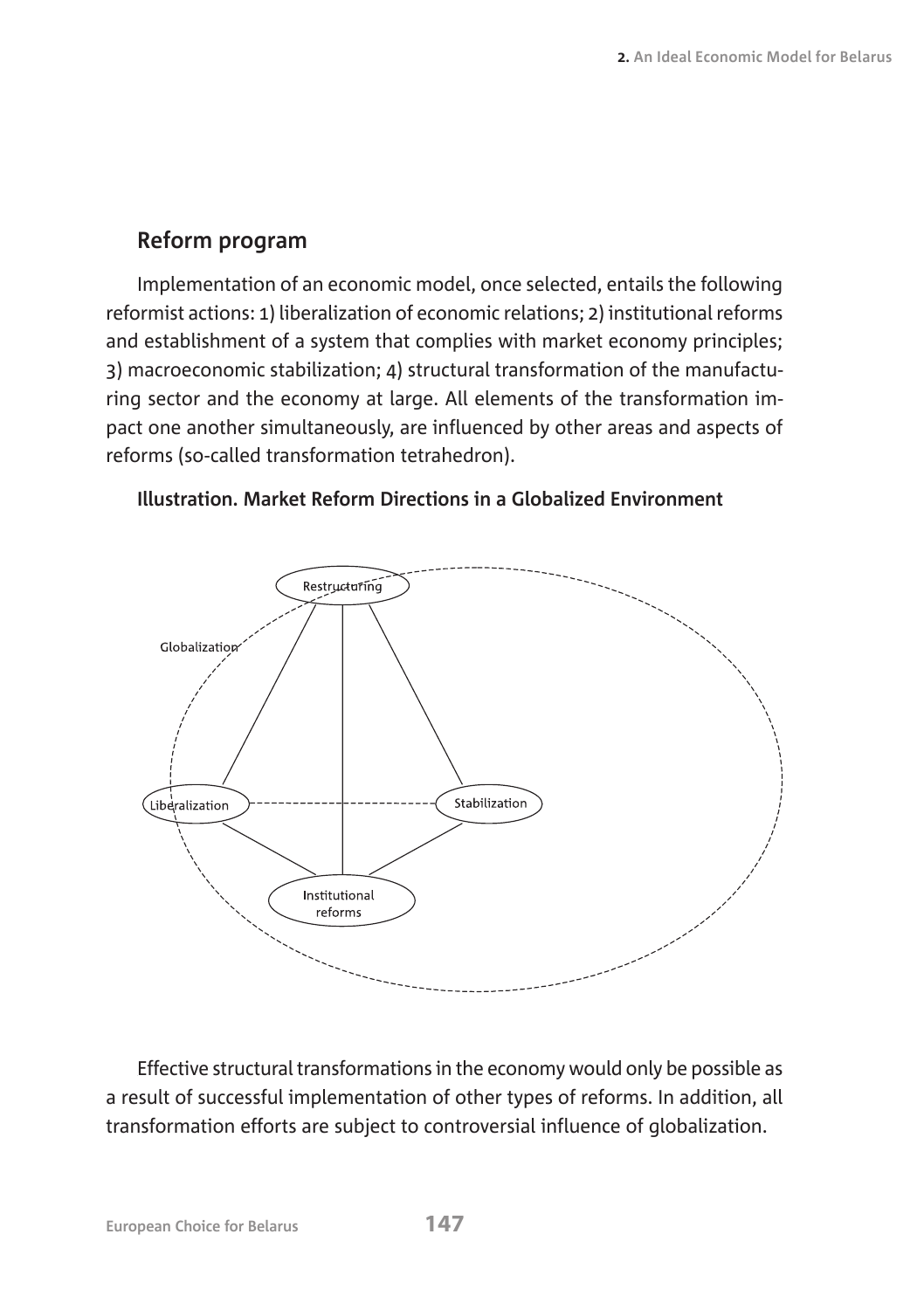In all the aforementioned aspects, reforming implies relentless and consistent rapprochement to a liberal market economy through methodical continuation of previously started reforms.

**Liberalization** should include:

- ultimate abolition of remaining administrative centralized control of the economy, transition to planning at the level of undertakings, optimized operation of governmental agencies (e.g. currently, there exist seven concerns and three ministries governing the operation of 2,500 enterprises in the industrial sector alone);
- business deregulation, i.e. exercise of the principles underlying the freedom of establishment, level playing field, and competition among market participants regardless of ownership status;
- transition to deregulated pricing, including 'prices of goods of social import'; gradual increase of out-of-pocket payments for utilities and public transportation to match 100 percent of the cost, with parallel reduction of government spending for these sectors. Prices fixed by natural monopolies would be under public control. Public procurements would be allowed only if made at market prices;
- elimination of various State monopolies including utility services, transportation, energy supply, healthcare and education by means of privatization and free access of private operators to these sectors;
- foreign trade liberalization, abolition of import duty on foods, reduction of import duty on other goods from 10–12 percent to the average prevalent in EU member states and WTO (four to six percent); elimination of non-tariff foreign trade restrictions such as licensing, quotas, complicated procedures for certification, transportation, etc.; recognition of international standards and quality certificates;
- freedom of wealth formation and use of disposable income;
- expansion of the free market area by developing markets other than for goods and services: labor, real estate, capital, information, advertising, insurance and social services.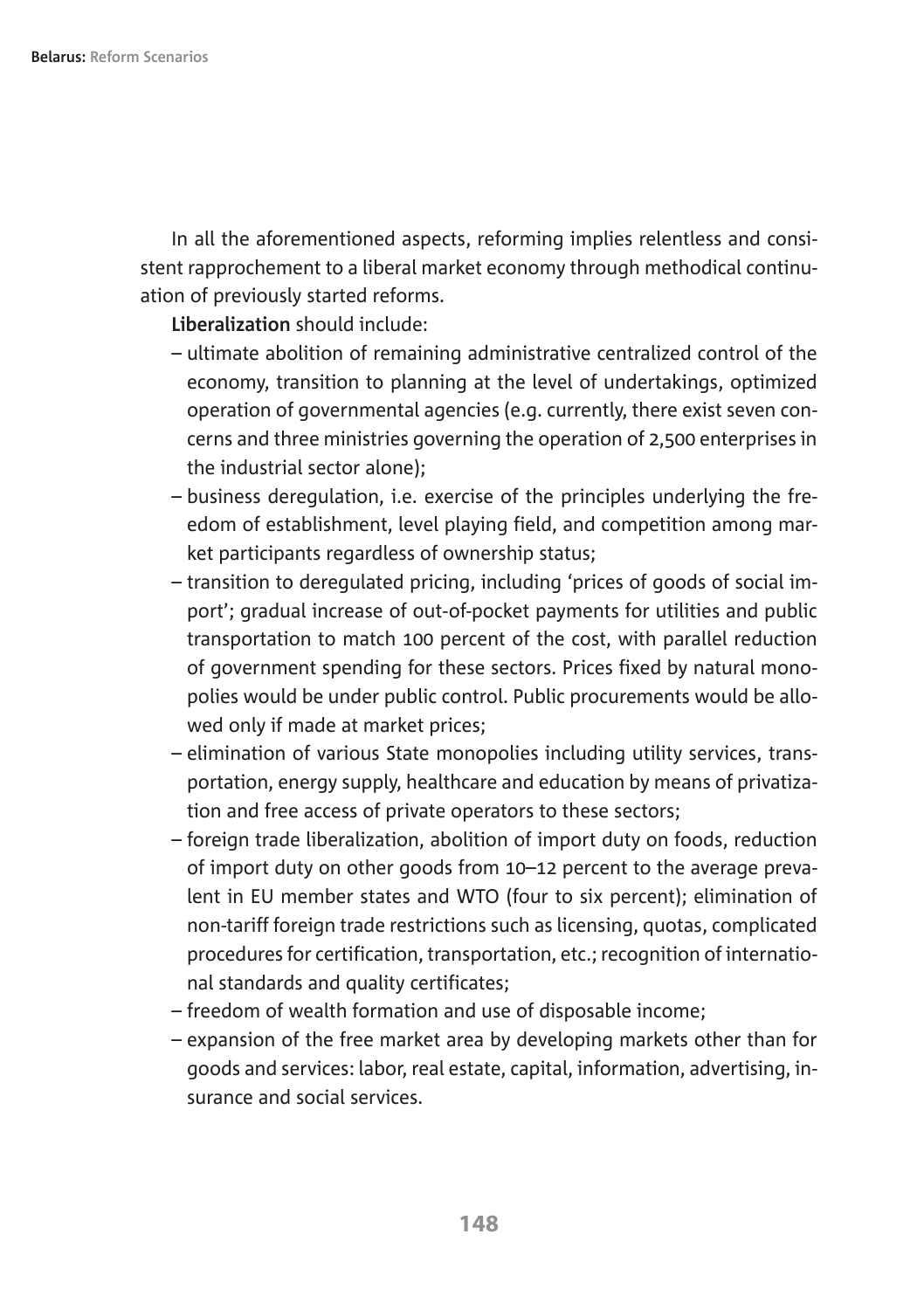The objective for liberalization is to lay foundations for market self-regulation, itself the basis for fostering competition as the most efficient system of distributing resources, encourage efforts to improve the quality of goods and services and increase efficiency in the use of manufacturing assets, and turn effective demand into the single most important regulator of growth rate and output mix.

To ensure that market players enjoy economic freedoms for the consumer's benefit and do so in the most efficient way, it is necessary to reach macroeconomic stabilization along with institutional reforms in the economic system that sets out rules of the game.

Market institutions and infrastructure should develop along the following lines.

1. **Privatization** (reform of ownership relations) and establishment of an efficient system to protect owners' rights, effective creation of a land market and housing privatization.

*The privatization concept*. Regulation of ownership relations and establishing rules to be applied in State property restructuring and privatization is key at the time of market transformation. If restructuring does not bring about its logical effect, i.e. emergence of a competent owner, a reasonable economic policy is out of the question because any economic policy in that case would be detrimental to the economic interests of that kind of owners in effect. By seizing a market niche, such an owner is ready to reinvest their earnings and may be partnered with the government in industrial restructuring.

The emergence of a competent owner is currently impeded in Belarus by:

- procrastinated privatization, or sectoral agencies' efforts to slow down the ownership reform in enterprises within their remit, as privatization narrows the scope of undertakings under their control. Only 25 out of the initial 145 state-owned enterprises (17 percent) were restructured in 2001 against 44 percent in 2000, and 62 percent in 1999;
- flawed and unstable regulations that govern private enterprise;
- flawed regulations governing privatization (limited methods, no levers against state-owned enterprise managers' efforts to hamper privatization,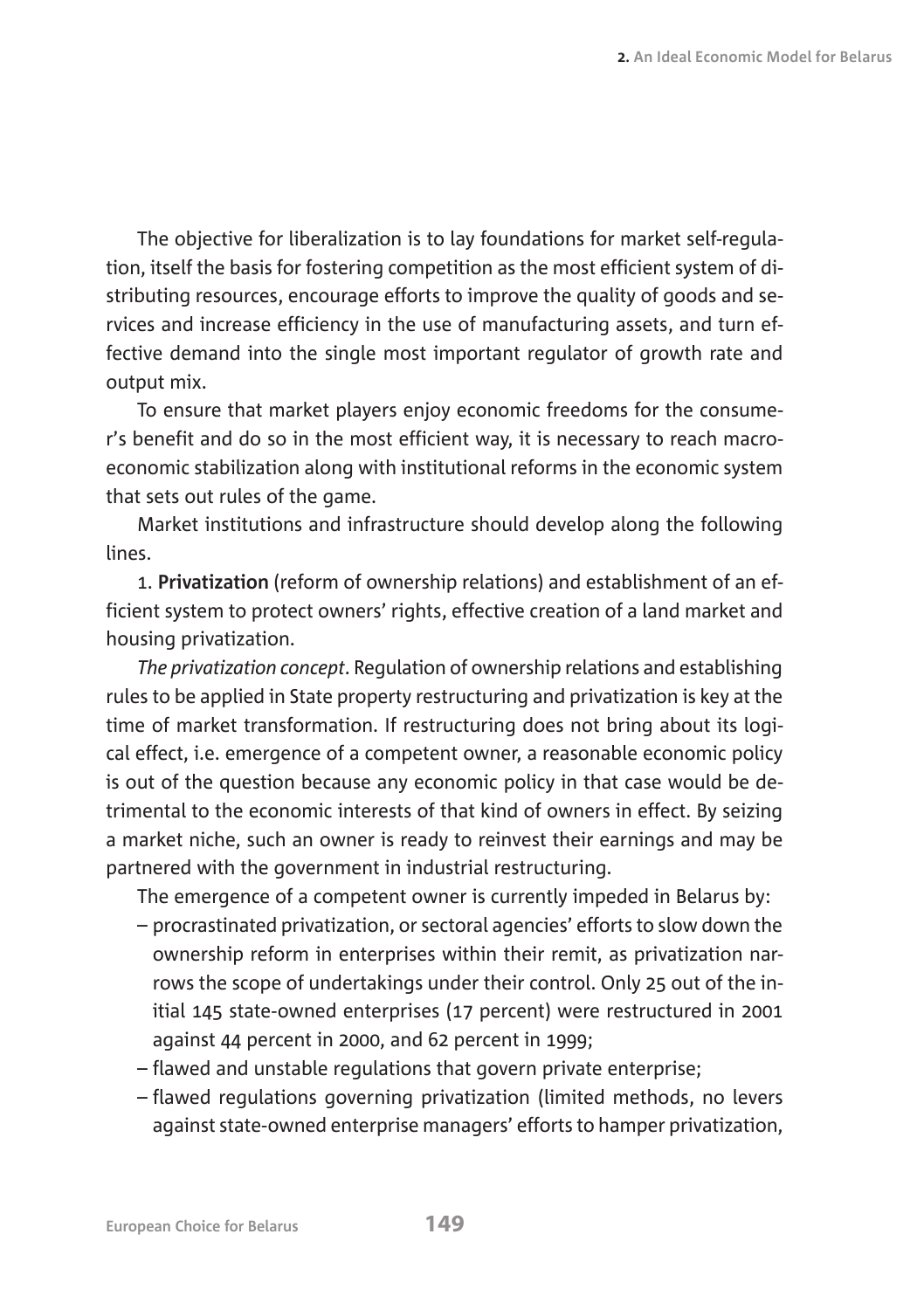questionable asset valuation and property appraisal system, imposition of a heavy social/welfare burden on new owners);

– government intentions to use privatization proceeds merely to solve current financial and other problems, particular to bridge budget gaps or dispose of unprofitable plants.

However, privatization is the best method for economic recovery, as private investors are the ones most capable of analyzing market opportunities in the most adequate manner.

The following privatization rules could be proposed:

- viable medium-sized and large state-owned enterprises should be restructured and privatized under the supervision of a special agency accountable to the Parliament (for instance, the Privatization Department) and reporting to the relevant sectoral ministry;
- Uncompetitive, resource-intensive and environmentally hazardous enterprises should be shut down. This also applies to inefficient links in technological chains that may be substituted by foreign suppliers. This should be a gradual process the social consequences of which should be alleviated at every opportunity.

To privatize consistently, it is necessary to:

- $\blacksquare$  prioritize the Privatization Law over all other acts governing privatization;
- $\blacksquare$  abandon the approach to transforming state-owned firms into government-controlled joint stock companies whereby it is seen as special and ultimate form of denationalization; rather, it should be regarded as an interim privatization stage;
- $\blacksquare$  ensure efficient application of the bankruptcy procedure to quarantee that the bankrupt enterprises and entities interested in keeping them afloat will be able to use all economically viable methods to continue manufacturing and other types of business;
- opt for 'cash' privatization on a competitive basis as the main privatization method; refrain from granting any privileges to employees of companies under privatization. In tune with the principles of market econo-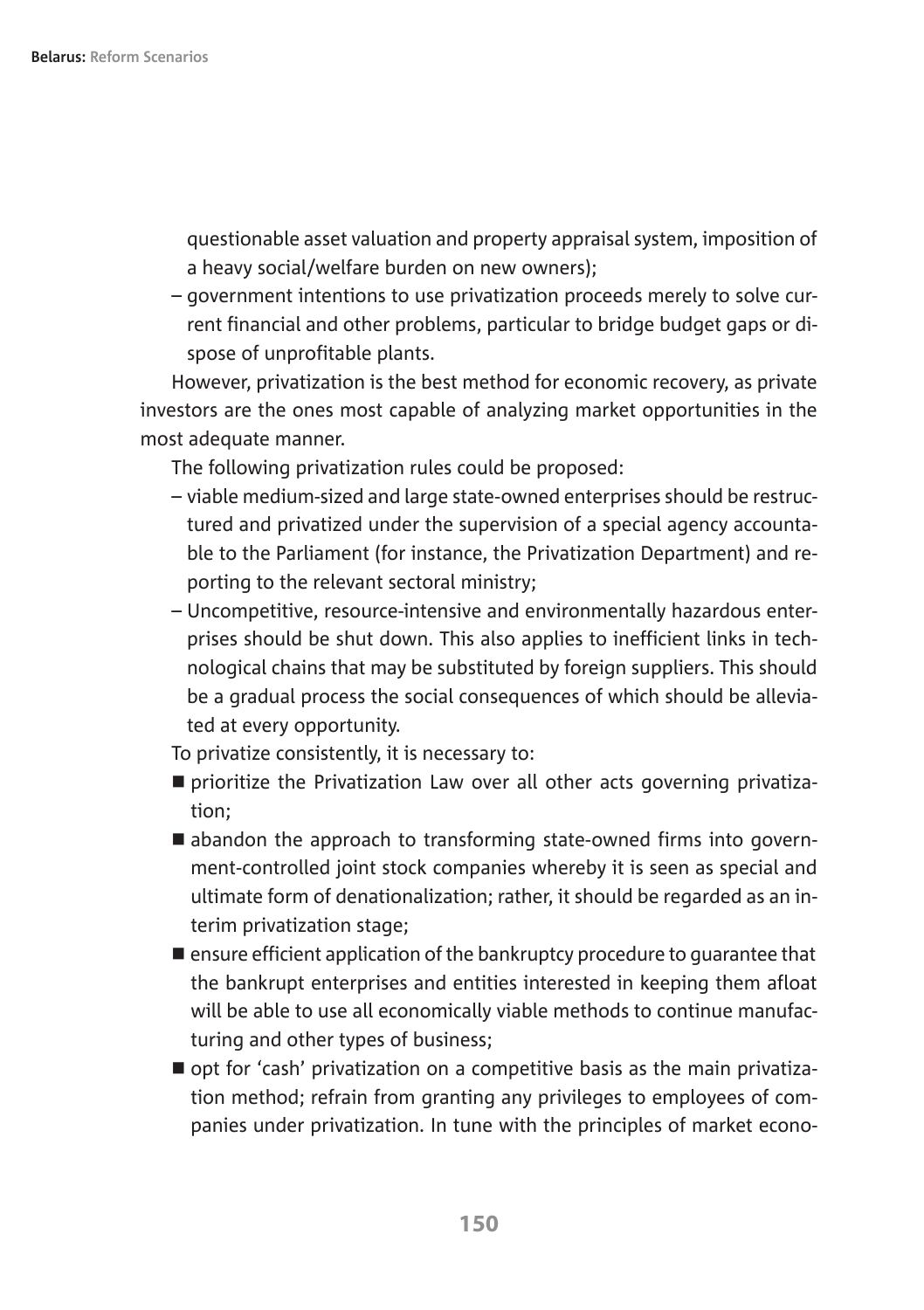my and justice, it is necessary to ensure that '*mayomast*' (property) privatization coupons are used as a means for investment solely at auctions, along with the underlying funds, rather than exchanged for shares at par. In addition, it would be advisable to allow the use of '*mayomast*' coupons for privatizing housing stock by tenants.

- $\blacksquare$  lift the ban on the sale of shares previously acquired by private individuals on preferential terms, abolish the golden share rights;
- $\blacksquare$  simplify the privatization procedure. Existence of two separate agencies for restructuring and sectoral issues is by no means justifiable. Insofar as possible, the role of governmental agencies must be reduced as, by the sheer virtue of controlling entities, they are not interested in seeing them privatized. The right to the final decision to privatize should be delegated to the Privatization Department which could be established as a successor to the Department for State Property Management at Ministry of the Economy;
- **n** ensure a level playing field in privatization rights for foreign and domestic players. Should the new owner guarantee capital expenditure on fixed assets, the asking price of the enterprise due for privatization could be reduced;
- $\blacksquare$  allow potential new owners to use borrowed funds for privatization purposes;
- $\blacksquare$  promote market valuation of enterprises under privatization by appraisers independent from potential buyers and the government. Enterprises with a market value close to zero should be sold for a token payment;
- $\blacksquare$  reduce to three years the deadline for petitioning for contracts to be ruled void.

Efficiency of reforms aimed at stabilization largely depends on underlying financial support. That is why cash privatization proceeds should be collected in a special privatization fund that should be part of budget revenue. Proceeds from this fund and foreign loans would be used for social reforms, stabilization measures, and increasing foreign assets in the banking sector. At the same time, high debt would impede growth in privatized enterprises. In order to offset mu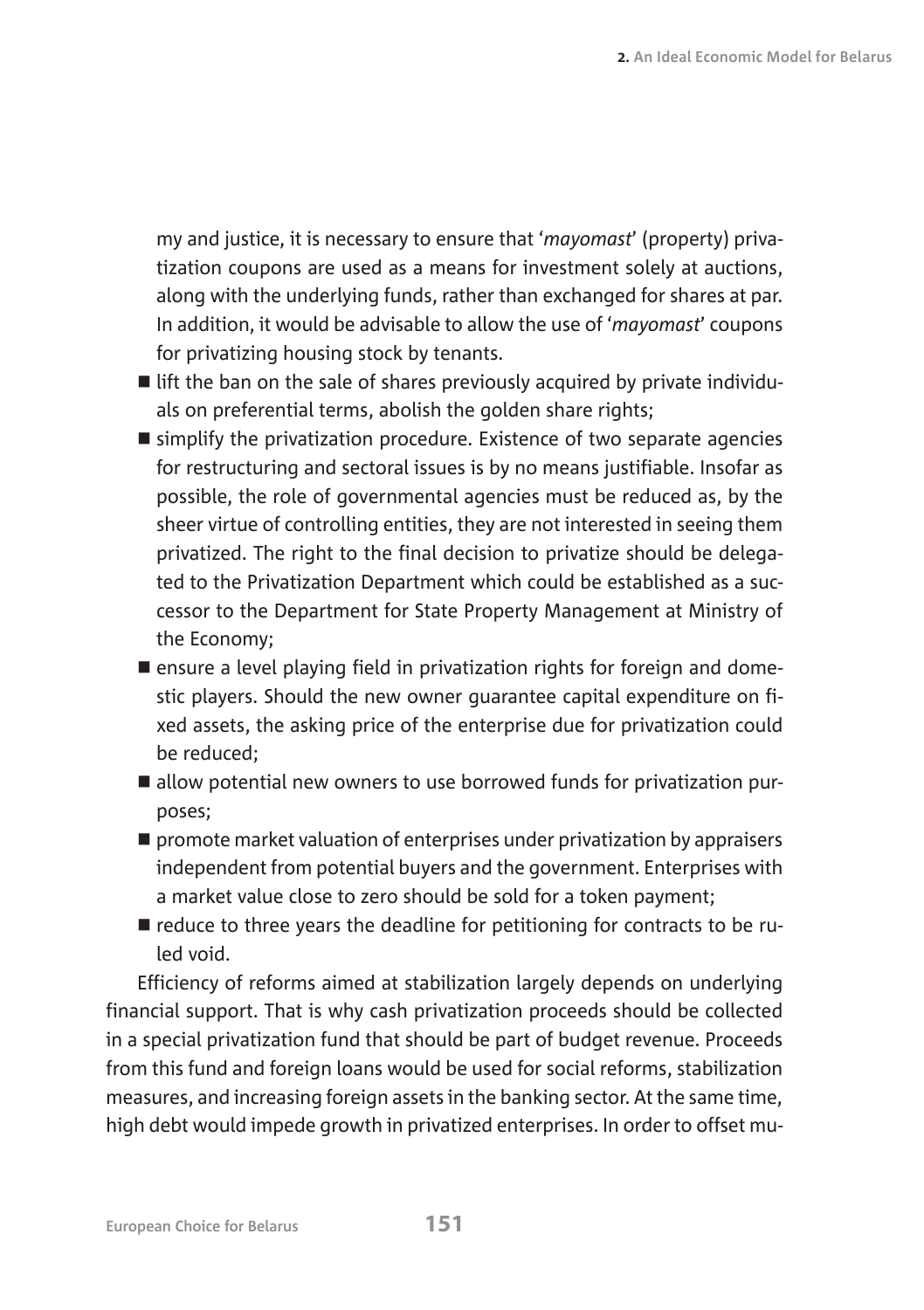tual debt between enterprises, the Privatization Department should develop a system for debt payment by enterprises with a more stable financial position, i.e. those where receivables exceed payables. Debt could also be settled from proceeds of the privatization fund, whose additional source of finance would come from asset sales of bankrupt enterprises.

Trade arrears in enterprises where payables exceed receivables could be neted by offering a stake in these indebted enterprises to commercial banks, should they find it beneficial. In exchange for loan payments due, the lending banks would be given shares. It would be advisable to restrict participation of government-controlled banks in these transactions.

2. **Land Reform**. The objective of land reform is to create conditions for farmers to choose forms and methods of land management, to be provided for by the Land Code. Private ownership of land would be introduced. In rural areas, land and other assets would be handed over to private owners with no compensation by means of distribution in the form of land and property shares. New owners would have the right to:

a) quit the collective or state farm, withdraw their land and property shares, start their own farms or joint agricultural undertakings;

b) delegate the right to manage their property to a newly elected management of an agricultural cooperative replacing the local collective farm, with the prospect of receiving a share in the profit generated by management of business,

c) lease out their land and property shares,

d) sell their shares.

Land Register (cadastre) appraisal of the country's land resources would be completed. Owners who possess land in excess of an established standard (one to three hectares) would pay property tax of no less than two percent of the land market value irrespective of land use.

### **Institutional measures**

The government would regulate business activities, i.e. develop and enact regulations to establish rules of behavior and relationships among market partici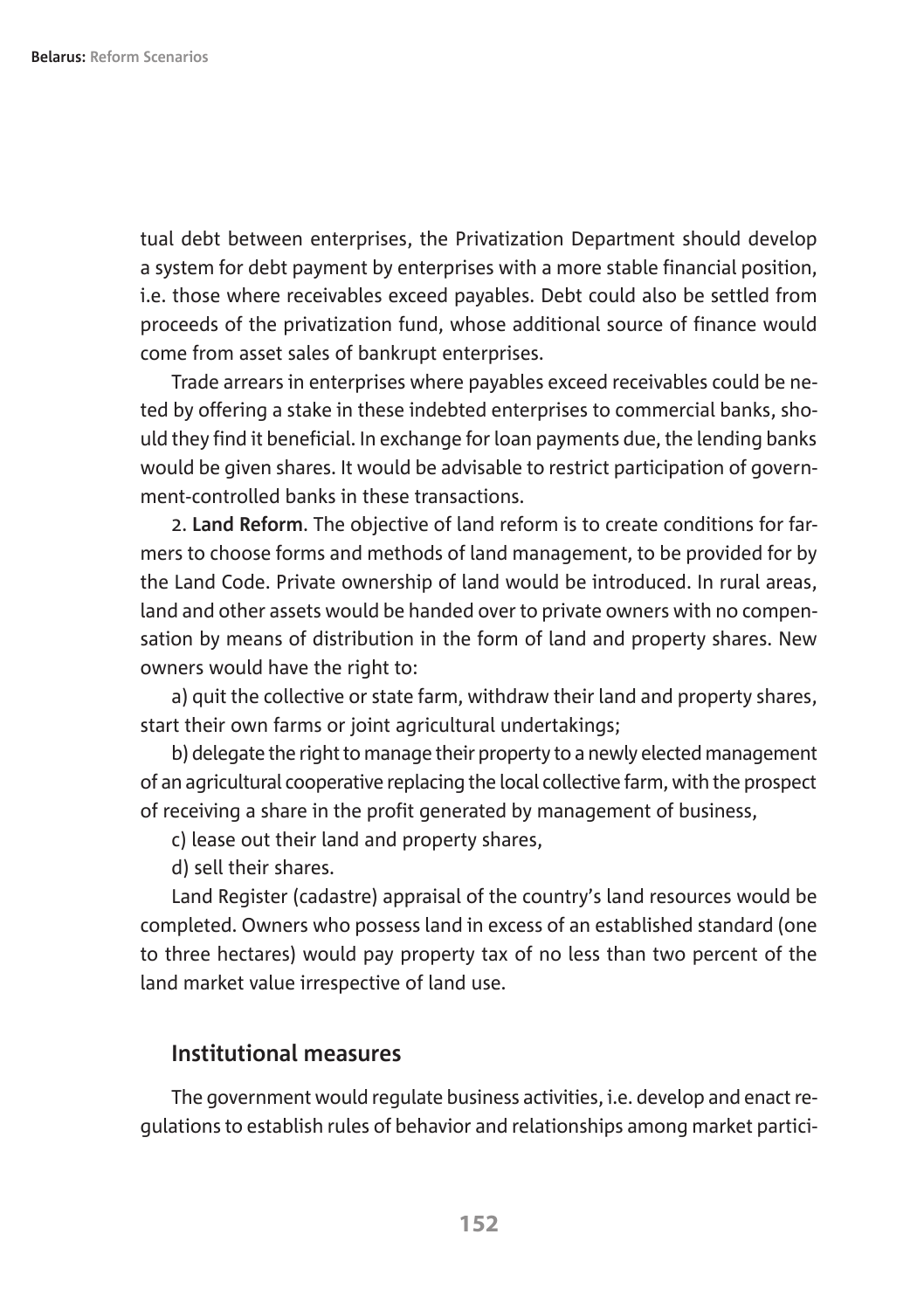pants in production, financial, external economic and other relations, for which it is necessary to adjust the civil, commercial, fiscal, budget and land codes. This would eventually lead to laying down business rules in tune with market economy principles, including the legal basis for protecting ownership, for bankruptcy, competition, antimonopoly activity, protection of rights of investors and contracting parties, insurance business, etc. All ownership rights should be firmly warranted by the law, safeguarded from breach and protected by the State.

The government would promote genuine competition in the economy at large, a natural stimulus for businesses to improving the quality of products, increase output, boost labor productivity, reduce primary costs and lower prices. Regulations concerning state competition policy should above all govern agreements concluded with a view to restricting market access and operation of state monopolies and state-owned enterprises that enjoy preferential treatment.

In this regard, the government would harmonize the 1990 Law 'On Enterprises in the Republic of Belarus' with international standards and enact regulations governing intellectual property rights.

An economic and legal environment would be established for the growth of market participants well adapted to market conditions and able to operate in a market environment efficiently. These include undertakings, research and development organizations, banks and investment funds, stock exchanges, brokerage houses, dealerships, employment centers, insurance companies, social security and pension funds, auditing and consulting companies, advertising agencies, etc. The government would facilitate market access for newly established undertakings, i.a. by way of a simple notification principle in registering small businesses.

Institutions and new rules would be established for implementing the State's social and economic policies at various levels of government (national, regional, and local). The main objective here would be to develop local government and self-management, delegate powers to this level along with funds necessary to solve local problems and satisfy major social and economic needs of local communities.

The government would establish and foster non-State bodies for regulating the economy and the market, such as trade unions, business community, con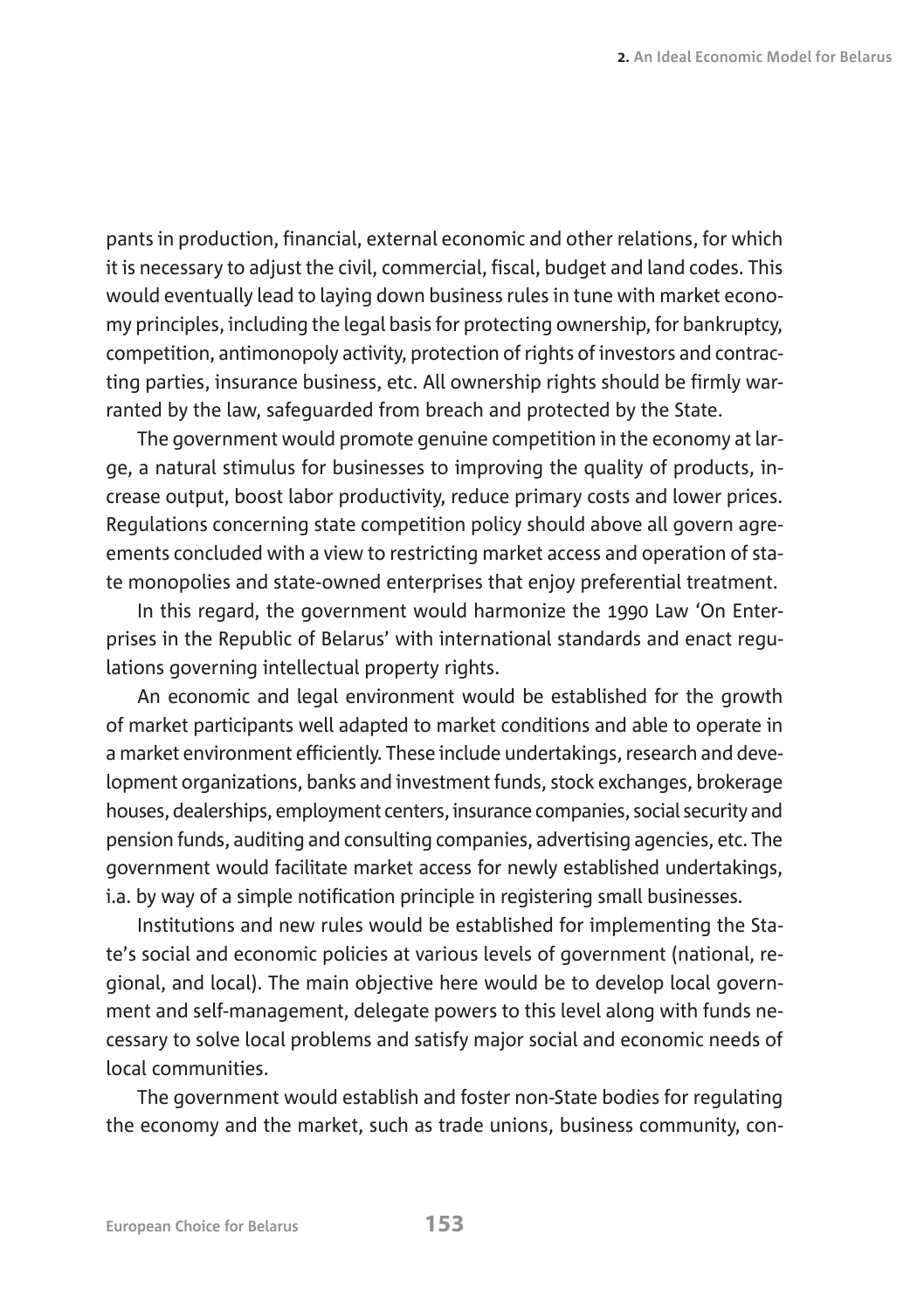sumer organizations, scientific associations, etc; develop international institutions, improve the system for staff training and retraining with a view to developing a sense of responsibility for personal career among labor market participants who would be capable of thinking strategically, operating in a global market environment and oriented towards innovation in production.

It should be borne in mind that liberalization measures geared to reform the economic system may be embarked on instantly, e.g. import duty could be abolished as soon as a law is enacted to this effect, whereas institutional transformations are a medium-term process at the least. To prepare and comprehensively examine institutional innovation, put it to effect, detect and remove shortcomings, establish efficient market institutions is a time-consuming effort. Reform of the real economy, i.e. restructuring of the manufacturing sector, is the lengthiest part of reforms. Changes should be instituted in parallel and according to a systematic program.

The length of transformation depends in equal measure on efficient establishment of market institutions and macroeconomic stabilization, to be conducted in parallel to launching the market institutions.

#### **Stabilization**

The following actions should be taken to stabilize the economy:

a) price reform;

b) currency reform and a sustainable monetary policy;

- c) tax reform and a balanced fiscal policy;
- d) a market-oriented income policy.

Ad a). Price reform

No government can fully satisfy consumer demand and please all consumers. Absence of an effective price system prevents consumer preferences from being identified. The goal of the price reform is to deregulate prices and limit administrative intervention in the economy. The government should retain control over electricity, gas, heating, public transport and telecommunications prices for some time. Prices will differ depending on consumer groups and the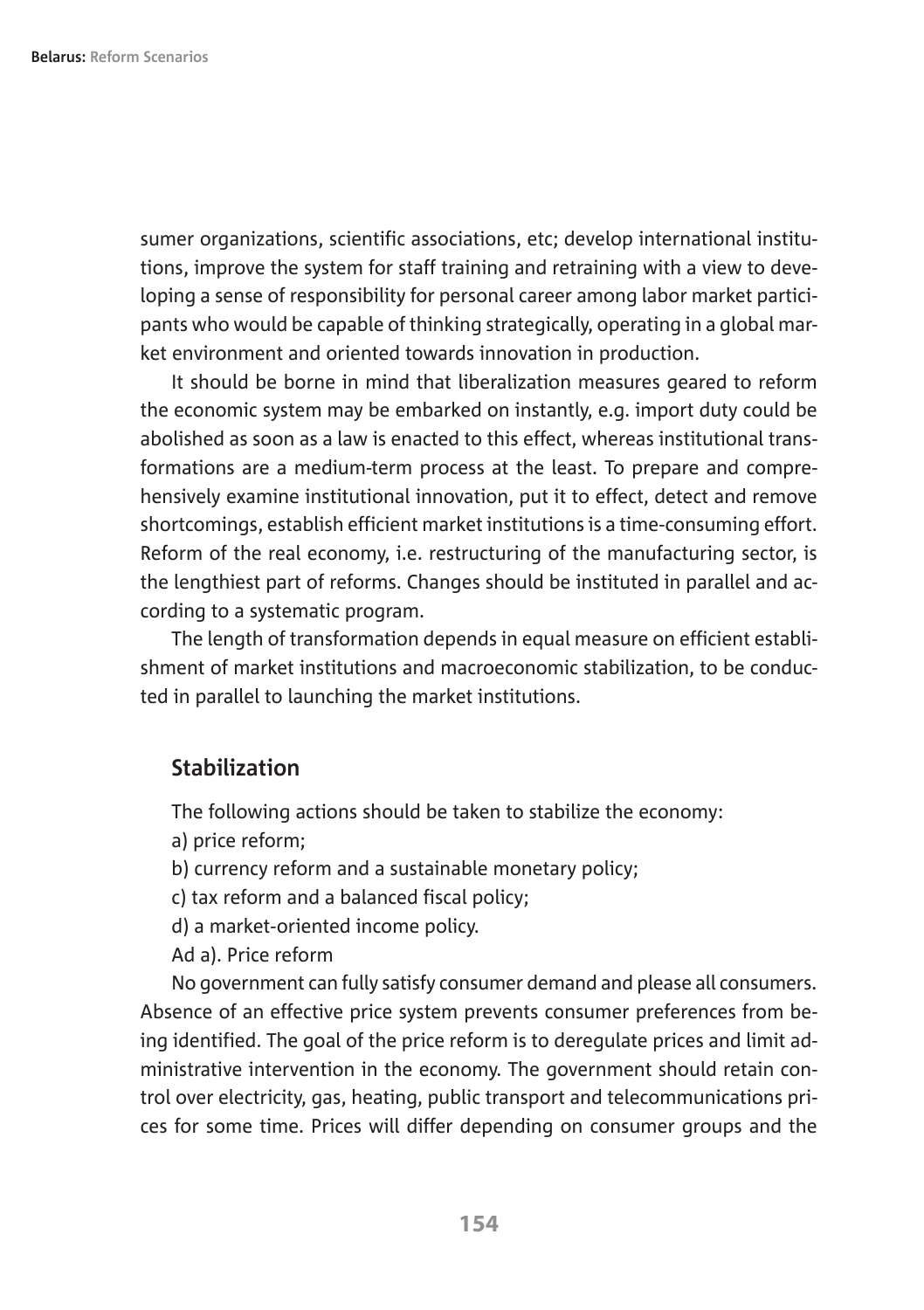level of consumption. Electricity and heating rates to the residential segment will be higher than those for industrial consumers. Yet, simultaneously, subsidies to manufacturers will be replaced by household subsidies which will be phased out as incomes increase. In result of the reform, subsidized and market-based prices will gradually approximate the same level.

Ad b). Currency reform and monetary policy

A strong national currency is a pre-requisite for achieving economic growth and competitiveness, and for consolidating positions in the global marketplace. A government-forced growth of output via currency depreciation will not help to address the main issue of overcoming technological backwardness, boost productivity and set the stage for raising living standards.

Belarus is the only former Soviet republic lacking a truly sovereign national currency; in fact, preparations are underway for replacing it with a foreign currency. The country has no treasury to speak of since the annual inflation has been in excess of 30 percent ever since Belarus gained independence. The lending system is underdeveloped because of the ruble depreciation.

Since expectations concerning the inflation and depreciation of the ruble are high and set to continue, the main criterion for selecting a monetary policy should be its efficiency in achieving monetary stability.

This is possible by adopting a strict currency board regime. The National Bank should stop printing money. To make this regime effective, the currency board holds foreign currency reserves (or gold or some other liquid asset) at a fixed exchange rate equal to at least 100% of the domestic currency's value. The central bank may issue currency only for converting domestic into foreign currency. When buying foreign currency to support the ruble, the National Bank withdraws the corresponding amount from circulation. This will help to approximate domestic inflation and interest rates to those of the country whose currency the ruble is pegged to.

The currency board should be established by the law 'On Stable National Currency', which would ban government interference in monetary policies. This would prevent the government from demanding loans supporting the economy when monetary policies are tightened.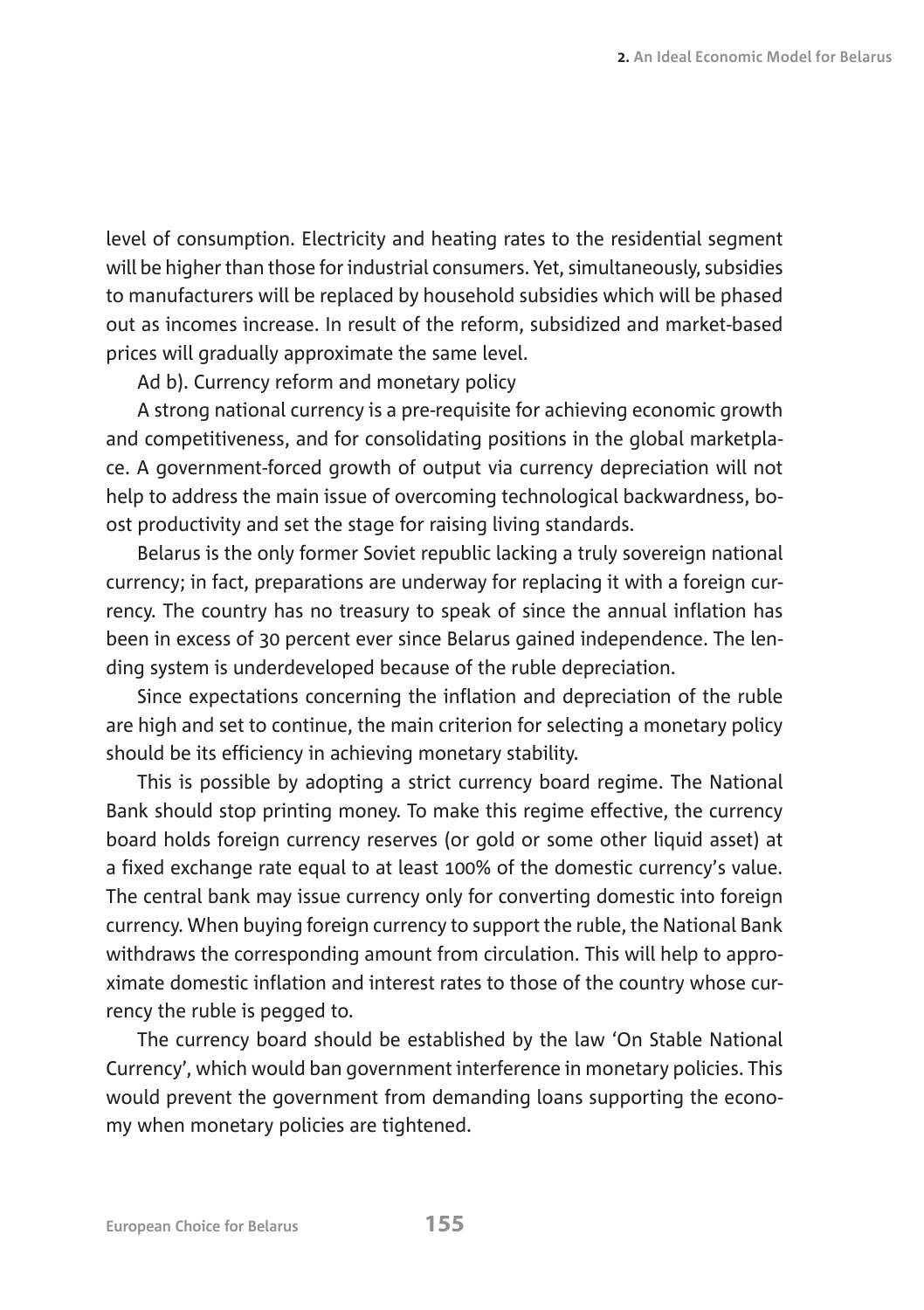High inflation in Belarus is not attributable to monetary factors alone. It is also related to high manufacturing costs resulting from lack of competition, non-productive manufacturing technologies, excessive fixed asset depreciation, insolvency crisis and barter settlements.

The currency board system should be accompanied by a fiscal reform, tight budgetary constraints on undertakings and adoption of a balanced budget to prevent Belarusian goods from losing their price-related competitive edge.

There are two relatively stable currencies, the dollar and the euro, to which the Belarusian currency can be pegged. Although the US dollar dominated Belarus' foreign trade in the last decade, it is time for the National Bank to peg the ruble to the euro and conclude a currency board agreement with the European Central Bank.

Over the past few years, Belarus' economy has been slowly shifting from dollar-ization to euro-ization. Belarus' foreign trade is focusing on European markets: in 1997-2000, Europe accounted for 70 percent of Belarus' foreign trade with EU members, with candidate countries totaling as much as 30 percent.

With the start of real-term privatization and structural reforms, Belarus will be gradually involved in European political and economic integration. Trade with the EU will rise, while exchange with economically retarded CIS countries will be on the wane. The share of euro-denominated forex transactions will grow. The euro peg will become an effective mechanism for spurring Belarus' euro market and help to restore the Belarusian ruble as the currency of choice for households and businesses.

The potential of this monetary policy will be easier to fully realize as the financial system develops, and financials institutions, the currency and the stock exchange function more effectively.

Ad c). Tax reform and fiscal policies

The adjustment of public finance to market economy requirements should proceed in parallel with currency stabilization and tight budgetary constraints on undertakings. This is a crucial phase in stabilization as economic liberalization and market openness call for structural reforms and trigger off bankruptcies resulting in a sharp drop in inland revenue from the public sec-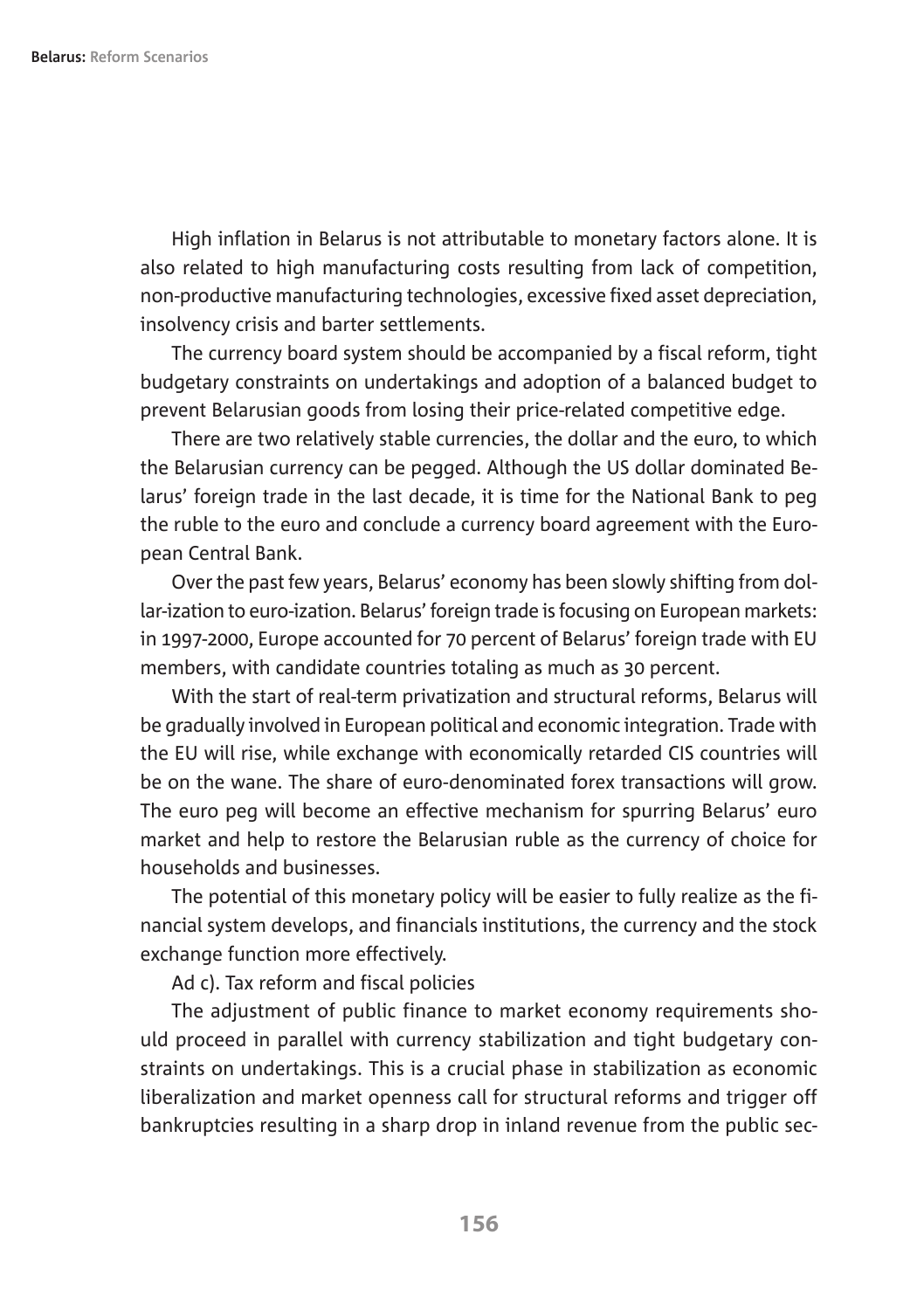tor. At the same time, the government will need to spend heavily on reforming the system for public governance, developing market infrastructure, supporting social service establishments, and providing unemployment benefits for redundant workers as the unemployment rate may hit 20 percent (1 million people) in the reform's first year. To avert a fiscal crisis which may be caused by declining output and tax revenue, the government will need to resort to cuts in spending, provide transparency in expenditure, phase out hidden subsidies such as arrears, barter transactions, subsidized household utility rates or cross-subsidies among various consumers groups designed to keep unprofitable operators afloat.

The fiscal reform should establish a mechanism for identifying and separating revenue and expenditure, ensuring budgeting transparency at all levels, impose legal budget deficit caps, and enhance the role of direct taxation in order to provide local budgets with greater financial independence.

To boost tax revenue, the government may expand the taxation base and sell state-owned enterprises. The government would have to stop supporting state-owned agro-industrial conglomerates (support there totaled 32 percent of GDP in 2002), and stop financing housing development with public money.

Unfinished housing construction and other projects with over three years in implementation and less than a 70-percent completion rate should be frozen. The government will need to cut numbers of army servicemen and expenditure on governmental institutions and the defense.

It would be advisable to deprive the government of the right to award undertakings with tax and customs duty exemptions. The parliament alone should have the right to approve exemptions when adopting the annual budget.

The reform should lead to fiscal decentralization and greater financial independence of local authorities. Utility companies should pay all taxes to local budgets. This would encourage local governments to adopting utility sector restructuring programs, expand the taxation base and develop local infrastructure.

The current tax system consists of 36 taxes collected by central and local budgets. The overall fiscal burden (incl. social security contributions) nears 50 percent.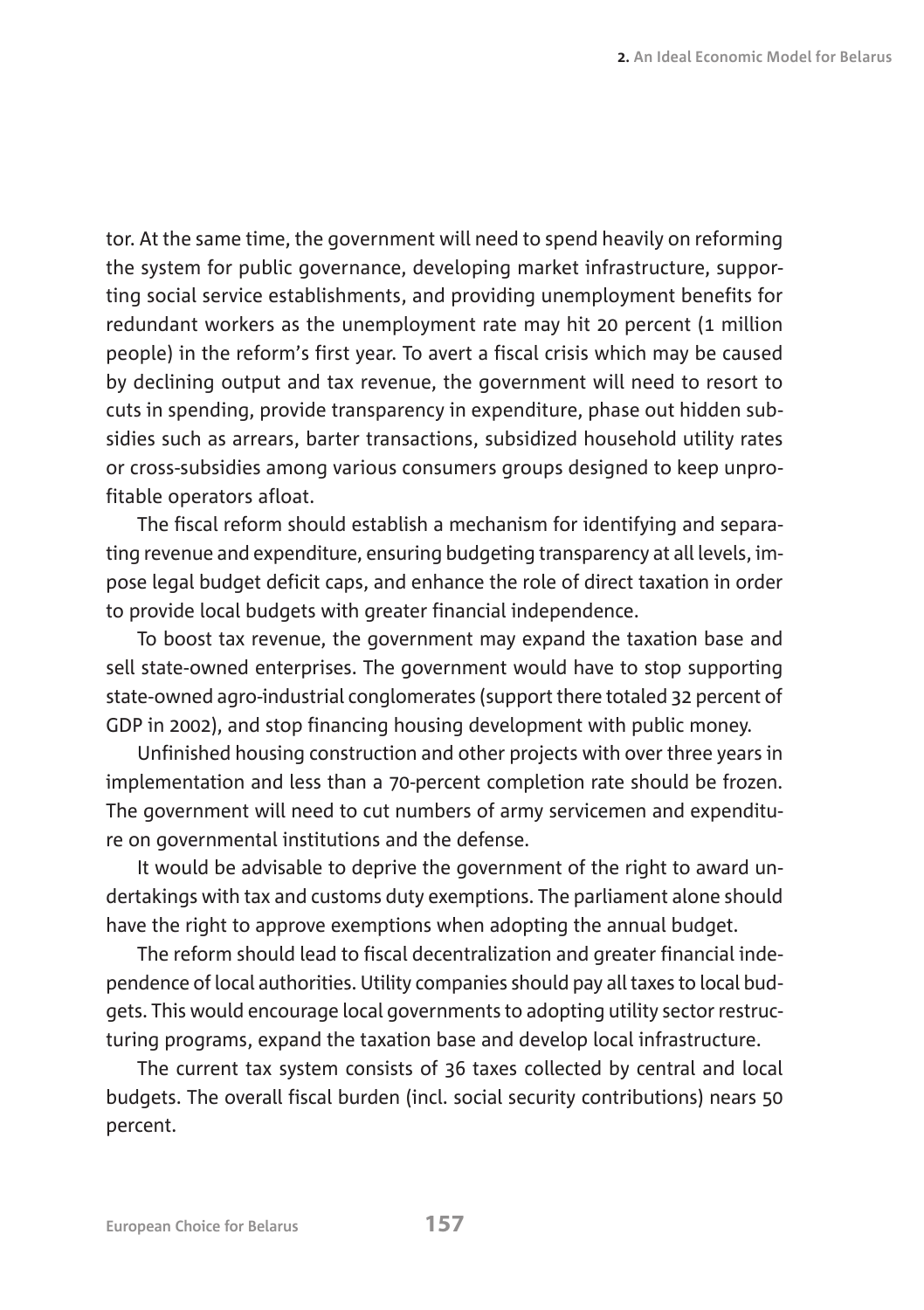The current fiscal system has the following drawbacks:

- $\blacksquare$  it slows down economic growth;
- dampens the job creation potential among individuals and undertakings;
- $\blacksquare$  does not encourage business owners to paying taxes and legalize their income; instead, it forces them into the shadow economy;
- $\blacksquare$  creates conditions for unfair competition;
- $\blacksquare$  impairs the competitive edge in business;
- $\blacksquare$  slows down structural reforms:
- $\blacksquare$  discourages foreign investors.

The tax reform and fiscal policies should be in line with the following principles:

- $\blacksquare$  taxes should play an exclusively fiscal role, i.e. should guarantee collection of funds to finance public expenses. They should not be used as a means to adjust industrial output;
- $\blacksquare$  neutrality and equitable treatment (all should pay taxes with no exception);
- $\blacksquare$  the tax burden should not slow down economic growth;
- $\blacksquare$  efficient administration (tax collection cost should be limited):

 $\blacksquare$  simplicity and transparency (the purpose of taxes should be clear and the public should know how tax revenue is spent);

 $\blacksquare$  single taxation (the same taxation base should not be taxed several times).

The government should reduce the overall tax burden and cut spending. The following taxes should remain in place after the tax reform:

- $\blacksquare$  personal income tax;
- $\blacksquare$  social tax;
- $\blacksquare$  property tax;
- value-added tax (VAT) on goods and services;
- $\blacksquare$  excise:
- $\blacksquare$  customs duty.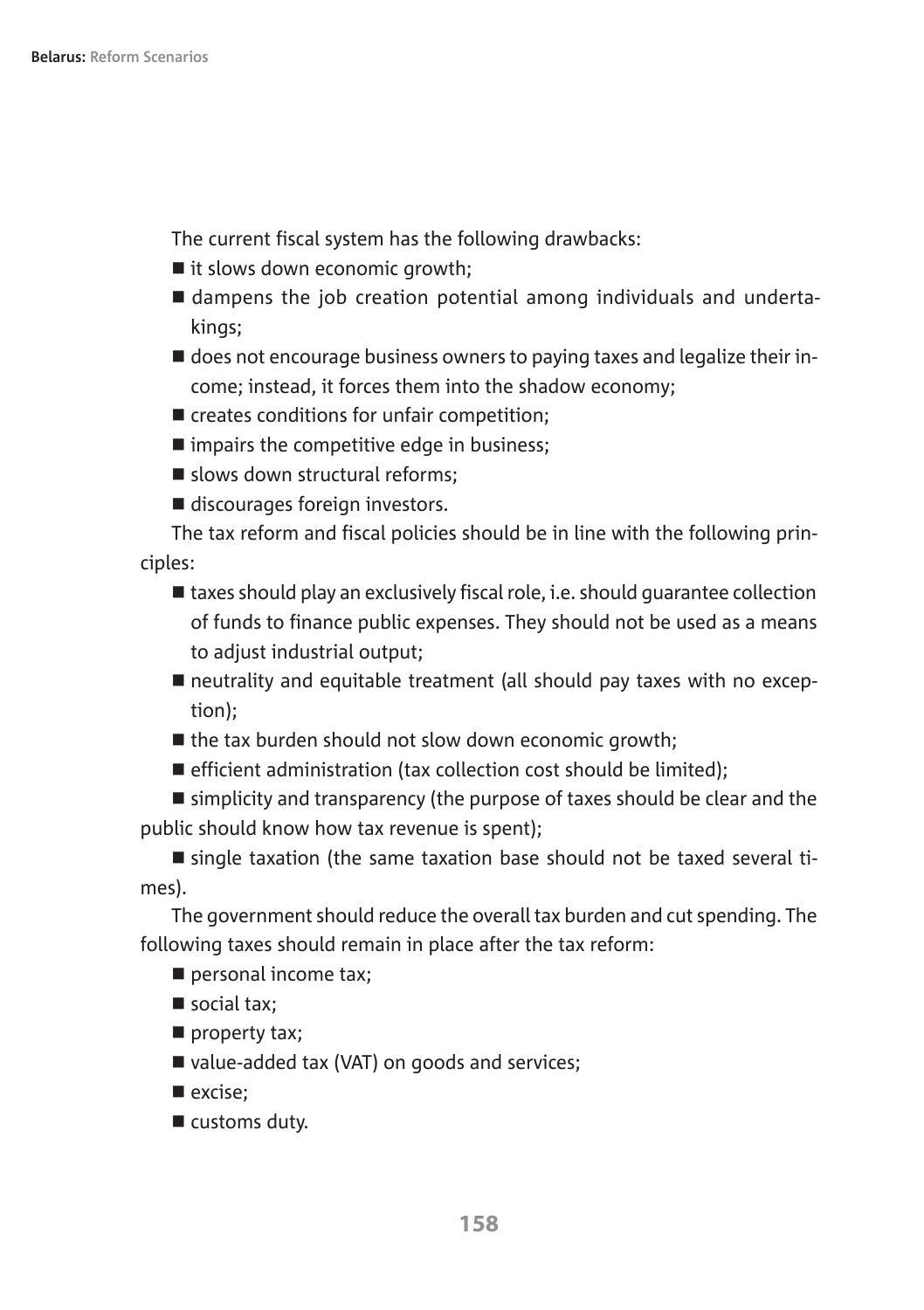It is necessary to adopt a pro-rata income tax to encourage business. During stabilization, it would be reasonable to set a higher property tax to achieve optimum distribution of tax revenue. As financial stability is achieved and emergence of the middle class is fostered, the government should seek to lower the property tax and customs duties, followed by reducing other taxes.

In particular, the standard VAT rate should be gradually reduced to 16–18 percent, while income tax rates should be cut to 10–15 percent. The overall tax burden on salaries should drop from 40 to 30 percent.

Early steps should include abandoning the 2.5-percent tax collected by local funds to support agricultural producers, and the 2-percent tax collected at the central level to support agricultural producers and agrarian sciences. A 1-percent cut in these taxes reduces the overall tax burden by 1.3–1.5 percent.

To make it easier for Belarusian companies to operate in international markets, inland revenue authorities should be prepared to cooperate with their opposite numbers in EU member states. In particular, lawmakers should bear in mind that indirect taxes (VAT and excise) and their collection principles are harmonized by various EU regulations. The same holds true for the direct capital gains tax.

Ad d). Income policies

To support financial stabilization, it is necessary to freeze wages and salaries so as to ease inflationary pressures (stop wages and prices from spiraling). The government should guarantee minimum income for vulnerable groups and make sure that its rise will be mirrored by an adequate rise in productivity. The government needs to set an acceptable rate of unemployment benefits to add transparency and predictability to the labor market. Unemployment benefits should be paid no longer than six months per year. It is necessary to stop payments of social benefits for those who do not need them. Wage increases should be related to greater productivity. To be able to earn additional income, households should have an opportunity to choose between keeping their savings in banks and entrusting them to institutional investors. Individuals should be guaranteed the right to divest shares regardless of the terms and conditions on which they were acquired.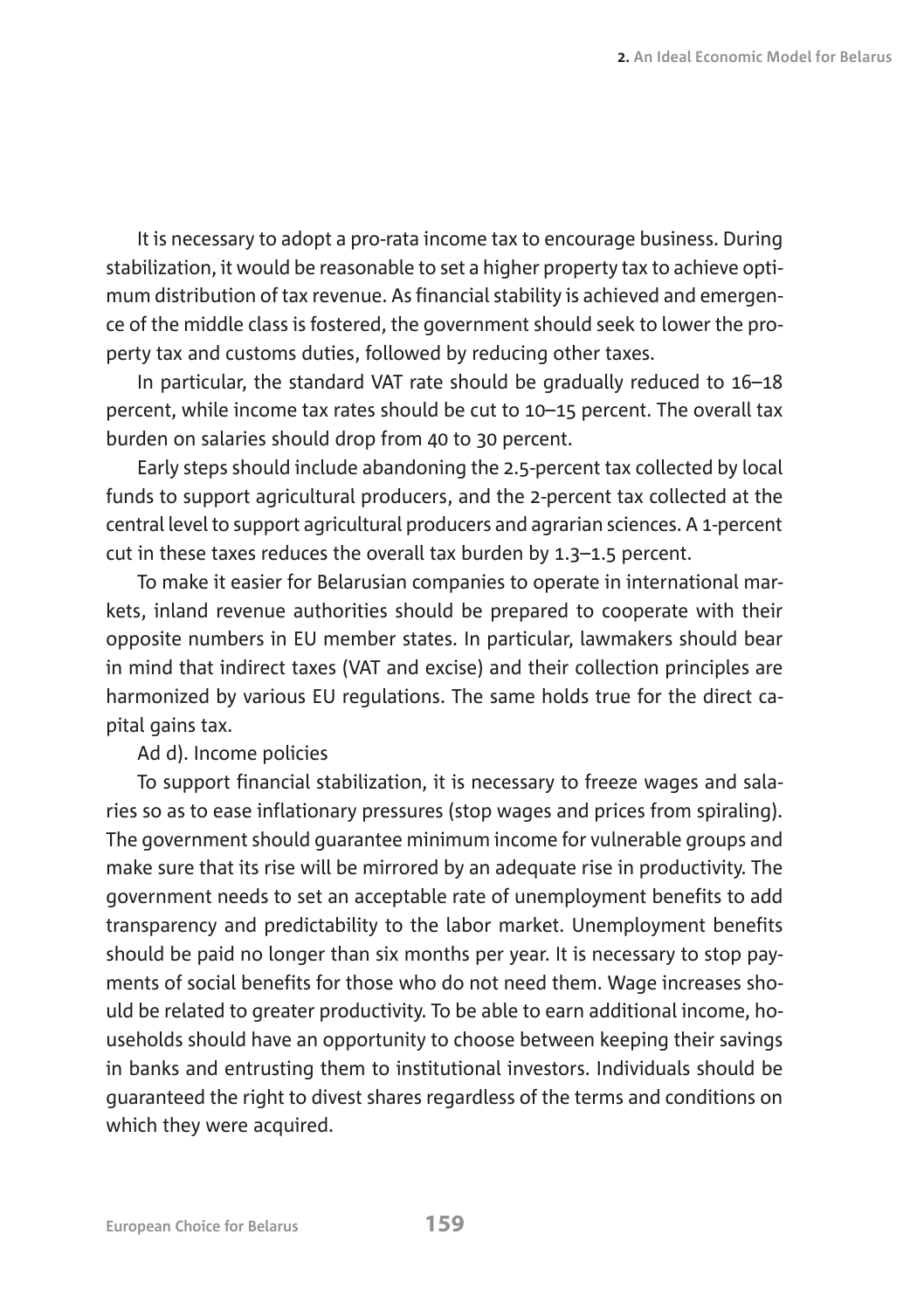## **Structural reform strategy**

Stabilization, liberalization and the establishment of market institutions are preconditions for an effective structural economic reform, raising economic efficiency and living standards.

#### **The real economy**

Economic reform implies step-by-step implementation of the following obiectives:

- $\blacksquare$  financial and macroeconomic stabilization curb inflation by pursuing sound monetary policies that rule out unsubstantiated money-printing practices and are conducive to monetization of the economy (insufficient liquidity in the real economy is an obstacle to a smooth self-adjustment of market mechanisms); offset overdue debt (the government pays the amounts due to companies from funds raised by selling property of bankrupt operators);
- $\blacksquare$  create an environment for economic growth (competition and higher mobility of resources as enabled by various types of exchange), improve investment and depreciation policies, radical change in manufactured goods and services mix (restructuring), award public contracts via competitive procedures;
- $\blacksquare$  integrate the national economy with the international labor market join the WTO, phase out tariff restrictions, lift non-tariff restrictions, allow foreign companies to participate in tenders for public procurements, improve customs clearance procedures, and obtain an international credit rating;
- $\blacksquare$  create a setting for sustainable development and adoption of environmental standards, develop the small business sector and the transport and tourism infrastructure, and diversify energy supplies;
- $\blacksquare$  create scientific, technical and social preconditions for the economy's transition into the postindustrial (information) stage of development: train highly skilled employees, motivate researchers to integrating with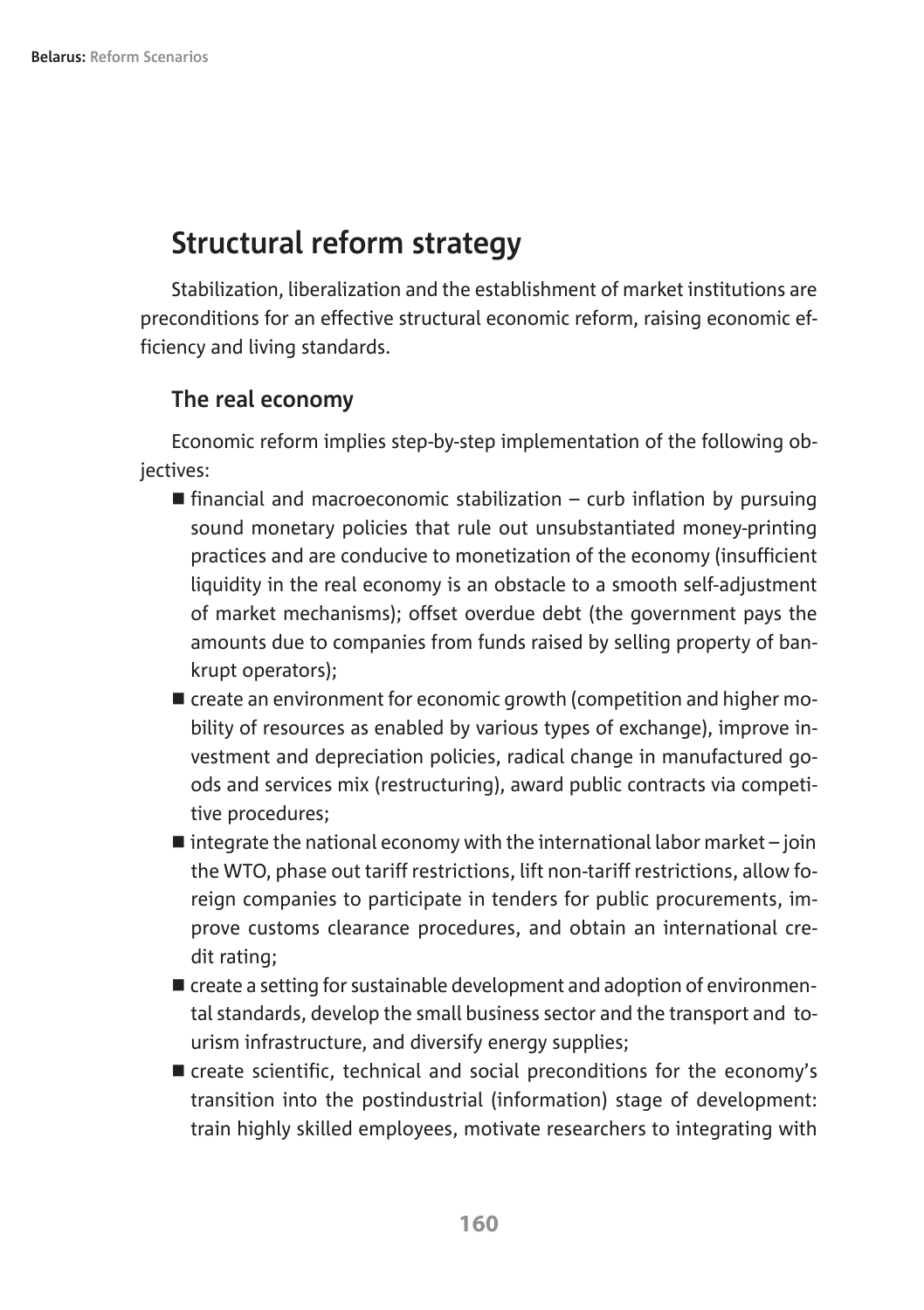the manufacturing sector, raise the share of R&D spending from 0.9 percent of GDP today to 1.8–2 percent of GDP (the average R&D spending in EU countries).

State aid to enterprises should be based on the following principles:

- $\blacksquare$  Financial support should be limited. The government along with other parties concerned may partially finance R&D, and R&D-intensive, environmental, and regional infrastructure development projects.
- State aid should be transparent and subject to close and permanent scrutiny.

## **Industrial policies**

The main principle underlying industrial policies is to avoid putting the spanner in the works of market mechanisms. Therefore, the industrial policy concept should underscore its systemic nature and orientation towards fostering a general environment for economic growth.

Industrial policies should not be targeted at specific industries, undertakings or regions, but equally affect all market participants that constitute the economic, institutional, organizational and legal environment for their efficient operation. These policies will be pursued mainly at the macroeconomic level.

Their purpose will be to warrant a level playing field for all players, as assisted by financial stabilization and privatization.

Industrial policies should provide for organizational and financial assistance in restructuring enterprises that are fundamental for the economy of towns and cities.

## **Methods of pursuing industrial policies**

Informational methods. The government must provide businesses with scientifically substantiated statistics on the business environment, including the global dimension, so that they may opt for better manufacturing, investment, innovation and trade solutions. The public should have access to economy, industry and regional surveys, forecasts, market research and consulting services.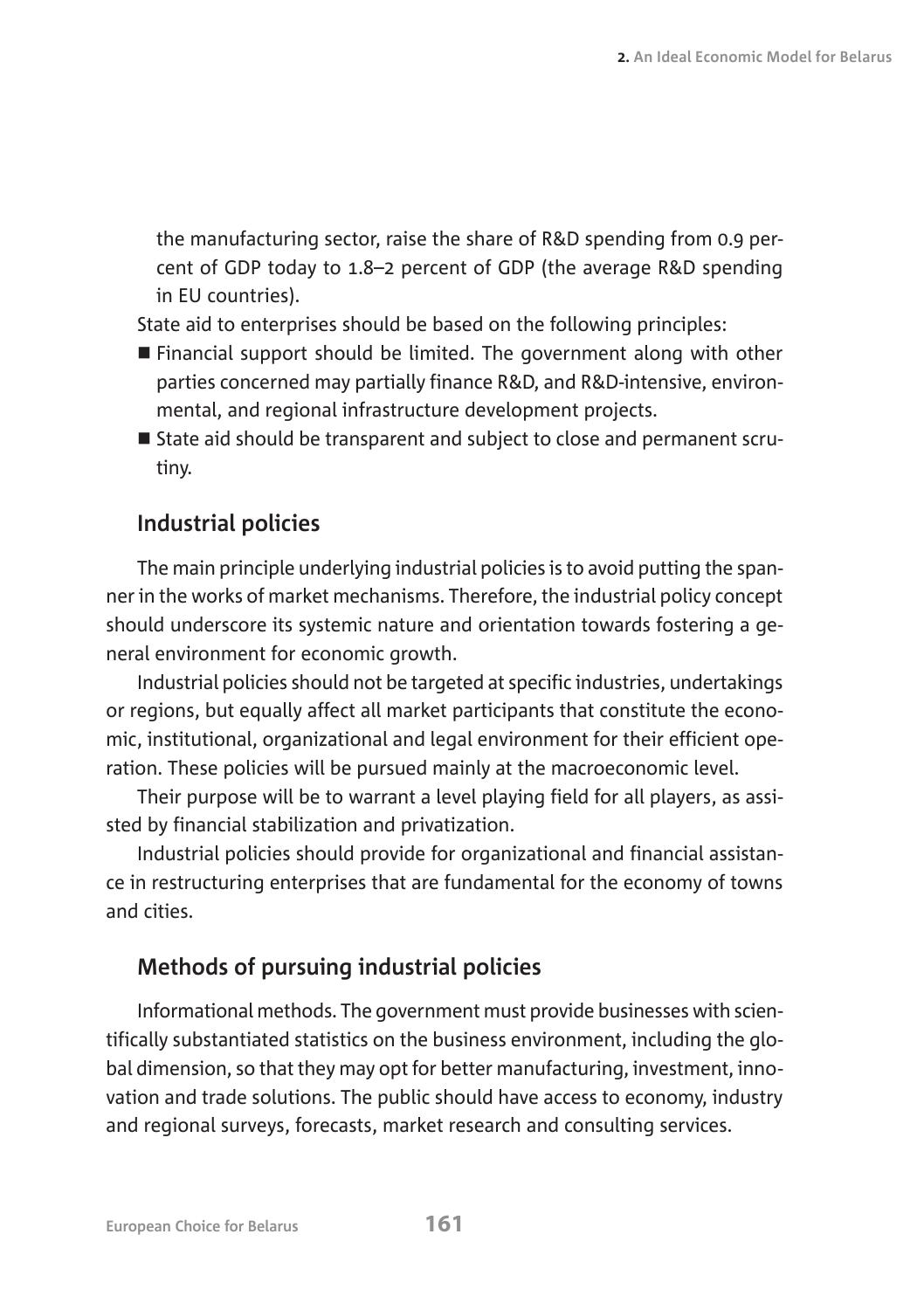Macroeconomic regulation methods should be aimed at maintaining financial stability, reducing the budget deficit and inflation and strengthening the national currency.

Resource methods pertain to the system of government contracts in the first place, and also to the formation of investment and export risk insurance funds, personnel training and retraining, and social security guarantees.

Institutional methods should adjust and improve the system as a whole. Use of institutional methods does not imply spending to support the system's constituent parts such as industries, undertakings and regions, but rather provide legal guarantees for labor relations.

The above-mentioned reforms (liberalization, institutionalization and stabilization) should provide an environment for restructuring the industries. The government should be equipped with a restructuring concept in order to limit line ministries' ability to lobby their interests by introducing additional taxes, extending soft loans, imposing import quotas etc. In this respect, it is necessary to point to an integral criterion of restructuring efficiency, this being a rise in manufacturing asset productivity, i.e. increase in the number of undertakings with above-average productivity or return on investments. The manufacturing asset productivity would be higher if products were competitive and in continuous demand in the domestic and foreign markets.

#### **Obstacles to restructuring**

There are three types of obstacles that should be overcome for a successful restructuring of the real economy. These are:

- Institutional constraints resulting from non-systemic reforms: lack of competition and well-developed fundamental market institutions such as owners, the SME sector, the banking sector with sufficient lending resources, flexible capital and labor force markets etc. The current ambiguous legal framework complicates business operation and decision-making at the micro-level, increases transaction costs and impairs competitiveness.
- Financial constraints manifest themselves in a shortage of investments and ineffective use of available capital. An open economy, stable legislation, and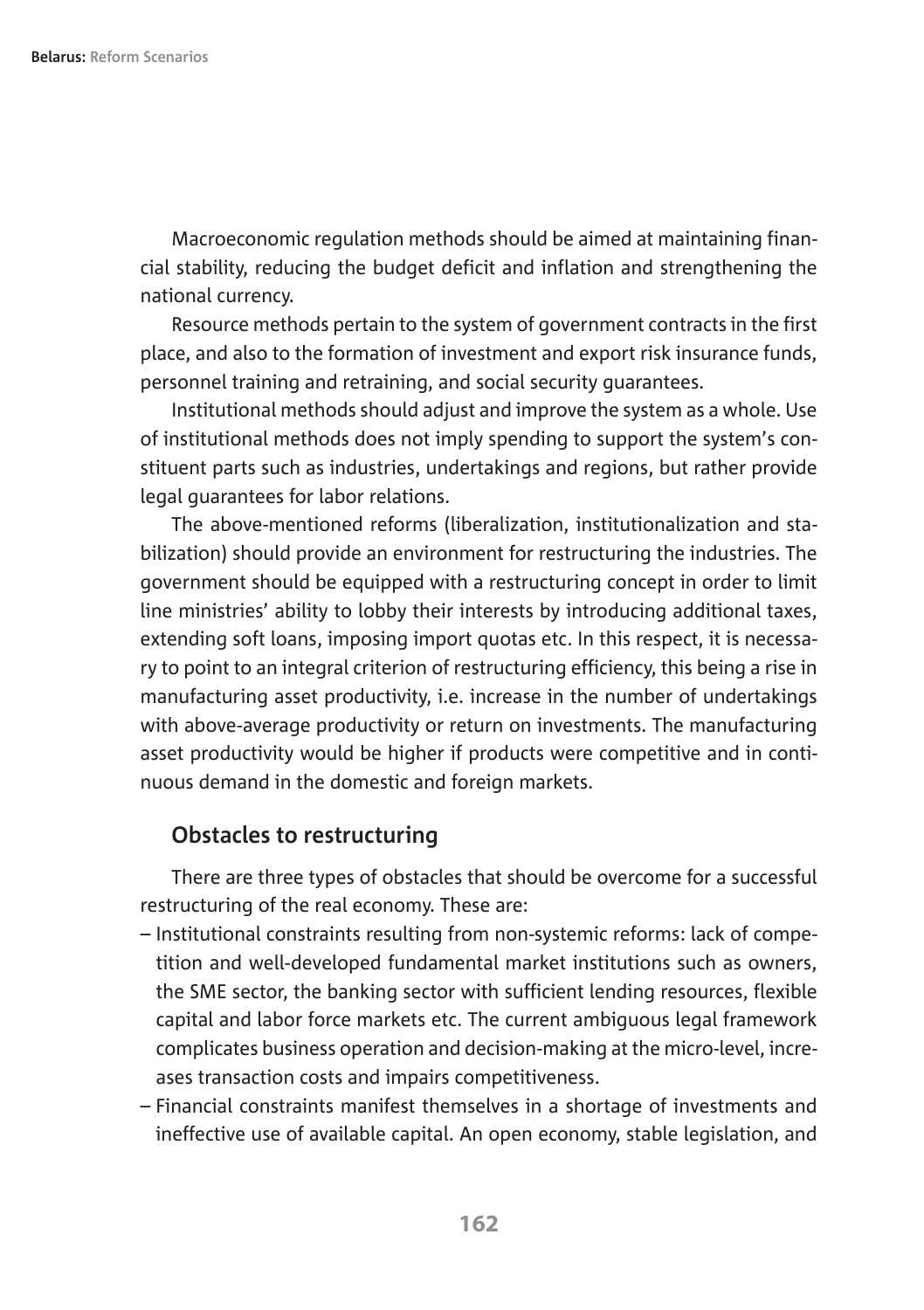a low tax burden would attract foreign direct investments and loans and induce the government, banks and undertakings to using their funds effectively.

– Technological constraints require rapid response to changes in prices of raw materials, energy resources and other cost factors, as well as the use of interindustry connections. Enterprises will need advanced technologies that would enable them to use the available raw materials (wood potassium salt etc.) more effectively. Due to absence of basic raw resources, Belarus should develop and pursue projects to procure raw materials abroad, in particular in Russia e.g. develop oil fields and other natural reserves, attract private capital and bolster partnerships in technological initiatives with other countries.

#### **Restructuring principles**

Key restructuring principles are openness, reliance on new and advanced technologies, resource conservation and environmental safety.

Openness is essential for Belarus' presence in economic globalization. Lower import duties are a key factor for raising living standards owing to lower prices of imported goods and overall economic modernization, if one is to rely on the premise that imported equipment is usually better. The open economy would encourage companies to manufacturing globally competitive goods. As domestic markets saturate, exports will rise (in Belarus, exports have been growing over the recent years due to lower domestic consumption and national currency depreciation.)

Specialization: inferior industrial efficiency calls for replacing inefficient technological elements (primarily domestic manufacturers) by foreign suppliers. At the same time, specialization in the manufacturing of certain parts and components would help to attract FDIs.

Reliance on new and advanced technologies is a key restructuring principle. It will help to consolidate competitive advantages of the economy. As a rule, technology-intensive industries are not usually associated with multiplication effects as they were not originally well connected with other branches. Therefore, technology-intensive industries should be the driving force for the economy,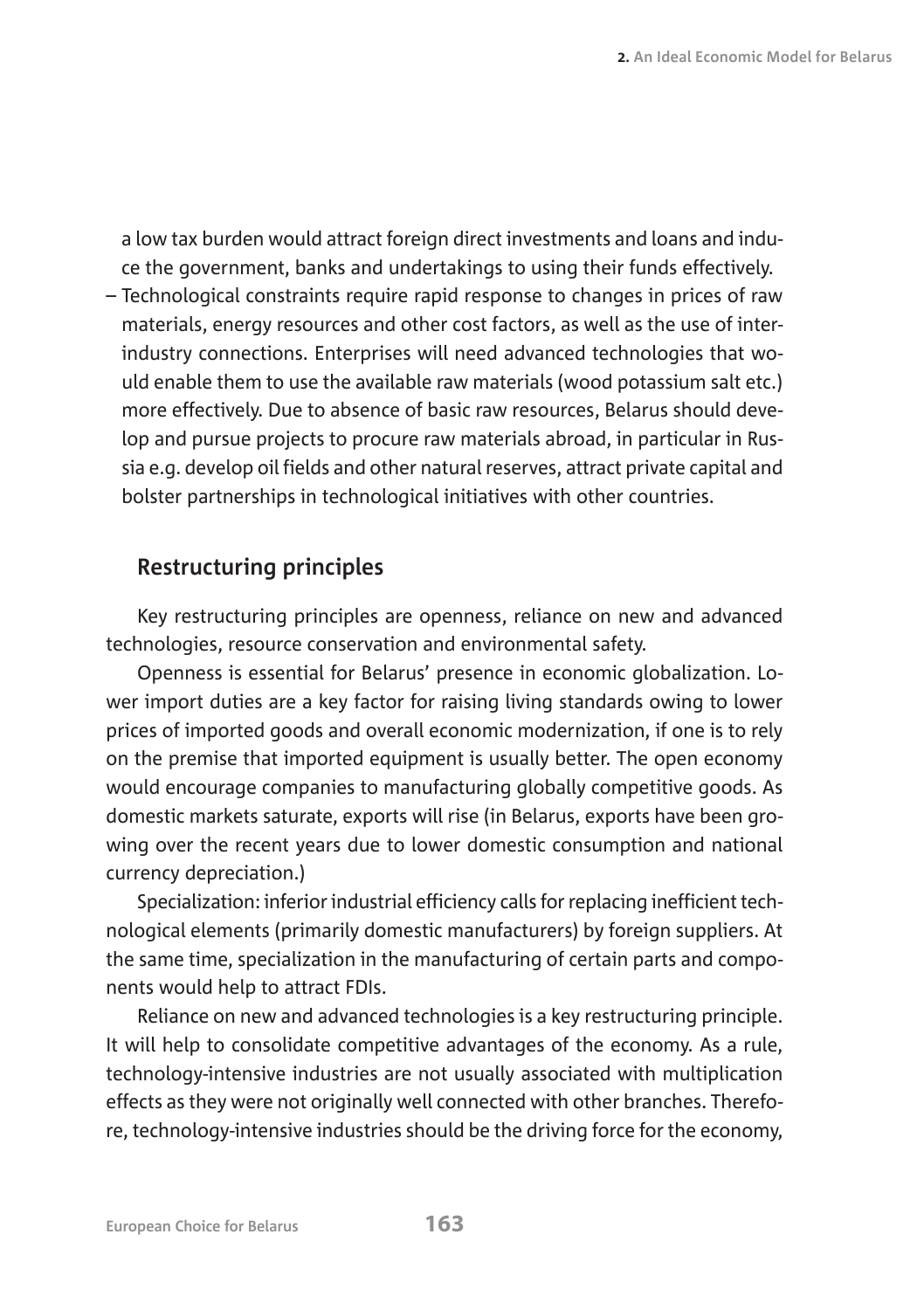the main consumer of other industries' output, e.g. the construction industry. It is necessary to boost total technology-intensive share of GDP which shrank from 2.3 percent in 1990 to 0.8–0.9 percent at present.

Resource conservation and environmental safety: considering the limited supply of domestic raw materials, fuel and energy resources (not more than 30 percent of domestic demand), and high production costs in the manufacturing sector (74 percent in 2000), the restructuring strategy should be closely related to the resource-saving policy.

The relationship between the government's environmental and restructuring policies, launch of environmentally friendly technologies should reduce the share of resource-intensive industries in the country's total. At present, raw material, fuel and energy consumption in Belarus is twice as high as in developed countries. The experience of transition economies has pointed to a need for adopting a law to encourage efficient use of raw materials and energy.

## **Financial sector reform**

The financial sector reform should be closely related to currency stabilization policies and will depend on successful reform of the real economy.

The purpose of the banking sector reform should be to increase its lending capacity. This cannot be done without a strong national currency and a financially stable banking system.

The following steps should be taken to reform the banking sector:

- $\blacksquare$  ensure independence of the National Bank from the executive pursuant to a national currency law that has yet to be adopted. This step calls for changes to the Banking Code whereby the parliament will appoint National Bank governors and deliberate on central bank's audit reports. A law should be passed to prohibit the National Bank from printing money to finance budget deficit;
- $\blacksquare$  open the way for private investments in six largest state-controlled banks that account for about 90 percent of the sector's total assets;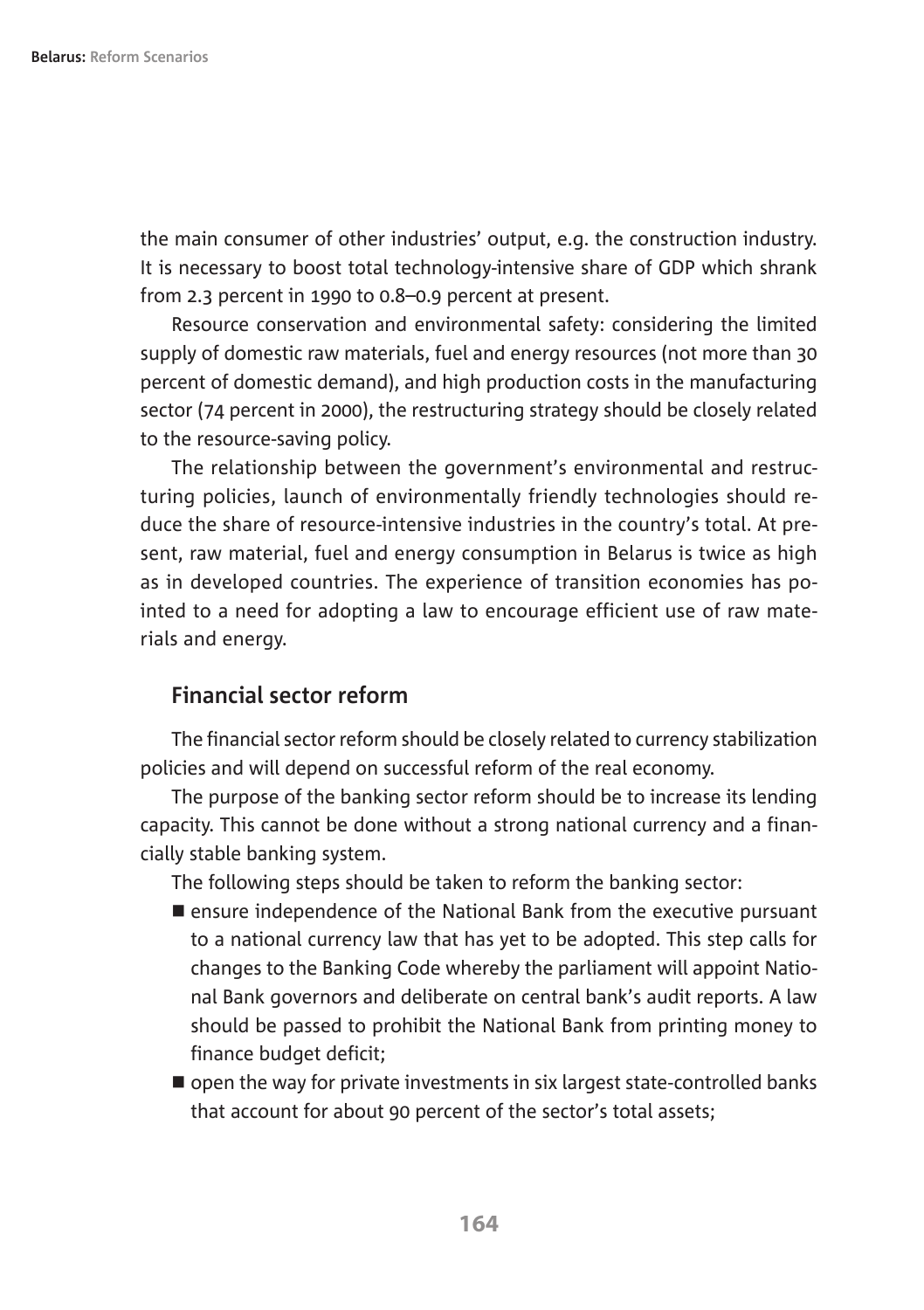- $\blacksquare$  balance household deposit and lending interest rate policies, as banks currently offer attractive interest rates for households and excessive loan interest rates to corporate cliens;
- $\blacksquare$  forbid government forcing the banks to lend to certain sectors or enterprises, and ensure that the government settles bad debts resulting from compulsory lending to state-owned enterprises;
- $\blacksquare$  abandon the current 50 percent limit on foreign capital presence in the banking system;
- $\blacksquare$  have the country's banking system rated by international financial institutions;
- $\blacksquare$  create a competitive environment in the banking sector to encourage banks to cut costs and fees, adopt international payment, auditing and reporting standards.

The reform should include efforts to encourage the development of stock and insurance markets on the basis of stable and transparent legislation harmonized with EU laws.

The following steps should be taken to develop the stock market:

- $\blacksquare$  lift restrictions on professional dealers and brokers accessing the stock market, with simultaneous tightening of requirements for stock market dealers and brokers. To this end, the Securities Commission should be vested with greater powers:
- $\blacksquare$  lift the 15-percent tax on personal income from securities and temporarily exempt corporate stock market dealers from taxing securities transactions;
- $\blacksquare$  offer freedom of choice to individuals in divesting securities;
- $\blacksquare$  broadly advertise public offerings of shares in profitable companies;
- $\blacksquare$  prepare for integration with the European stock market.

## **Foreign trade policies**

Consistent reforms will allow for bridging the GDP gap between Belarus and most EU countries. Belarus will continue to export commodities to CIS co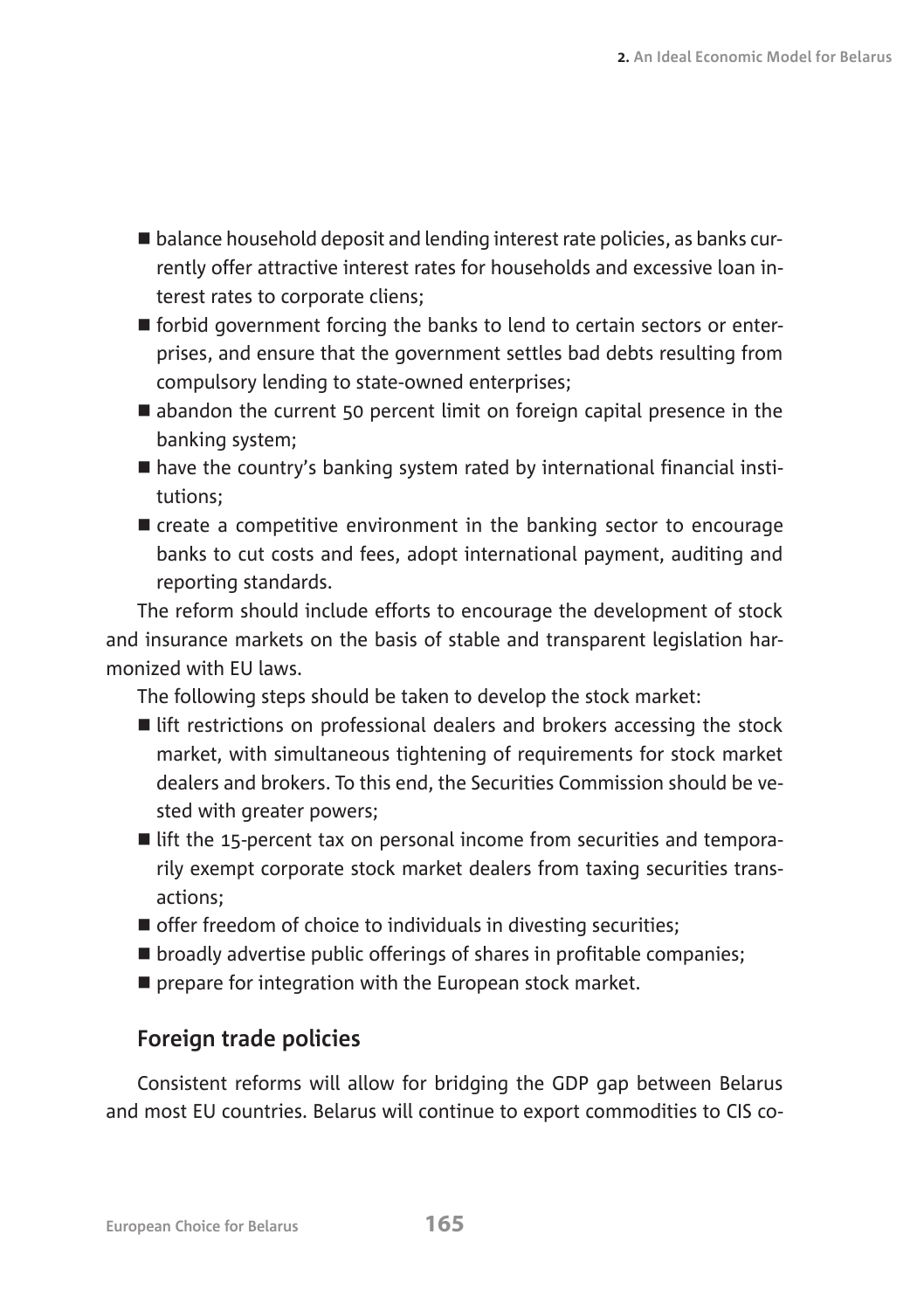untries, but the proportion of exports to Europe and countries outside the CIS should rise from 35 percent to 60-65 percent. The exports of services should increase from 62 to 80 percent, combined with a rise in exports to former Soviet Union republics.

Belarus needs to join the WTO to see a removal of non-tariff barriers to exports of textiles, chemical products, potassium fertilizers and steel.

To re-orient exports westward, the country will need to reduce the ratio of cross-industry exchanges (trade in products of various industries) and encourage trading goods of the same industries to expand trade volumes and increase specialization. Intra-industry trade exceeds 70 percent of total trade, mainly among developed countries.

Export re-orientation will be fostered by modernization and technological advancement, involvement in multi-national R&D projects, acquisition of Belarusian companies by international corporations, and by the growing purchasing power of EU countries, which currently far exceeds the spending power in Russia and other CIS countries.

The reforms should allow for the country to achieve European standard of living and facilitate its convergence with the EU economies.

## **Reform of industries**

In absence of large domestic investors, large-scale industries (petrochemical and machinery manufacturing) are likely to be controlled by foreign investors with the government retaining a stake. At the early stage of the reform, it is advisable to foster an environment for attracting domestic investments (including household savings) in sectors producing goods in large demand domestically and in external markets such as consumer goods, the woodworking industry and R&D-intensive sectors (integrated circuits, computer software, medical and environmental equipment, bio-technologies, production of new materials etc.). These industries should continuously pursue specialization as encouraged by increasing international intra-industry trade.

Medium-sized private businesses may take over some consumer and R&D industries with a short payback period that do not require major capital expen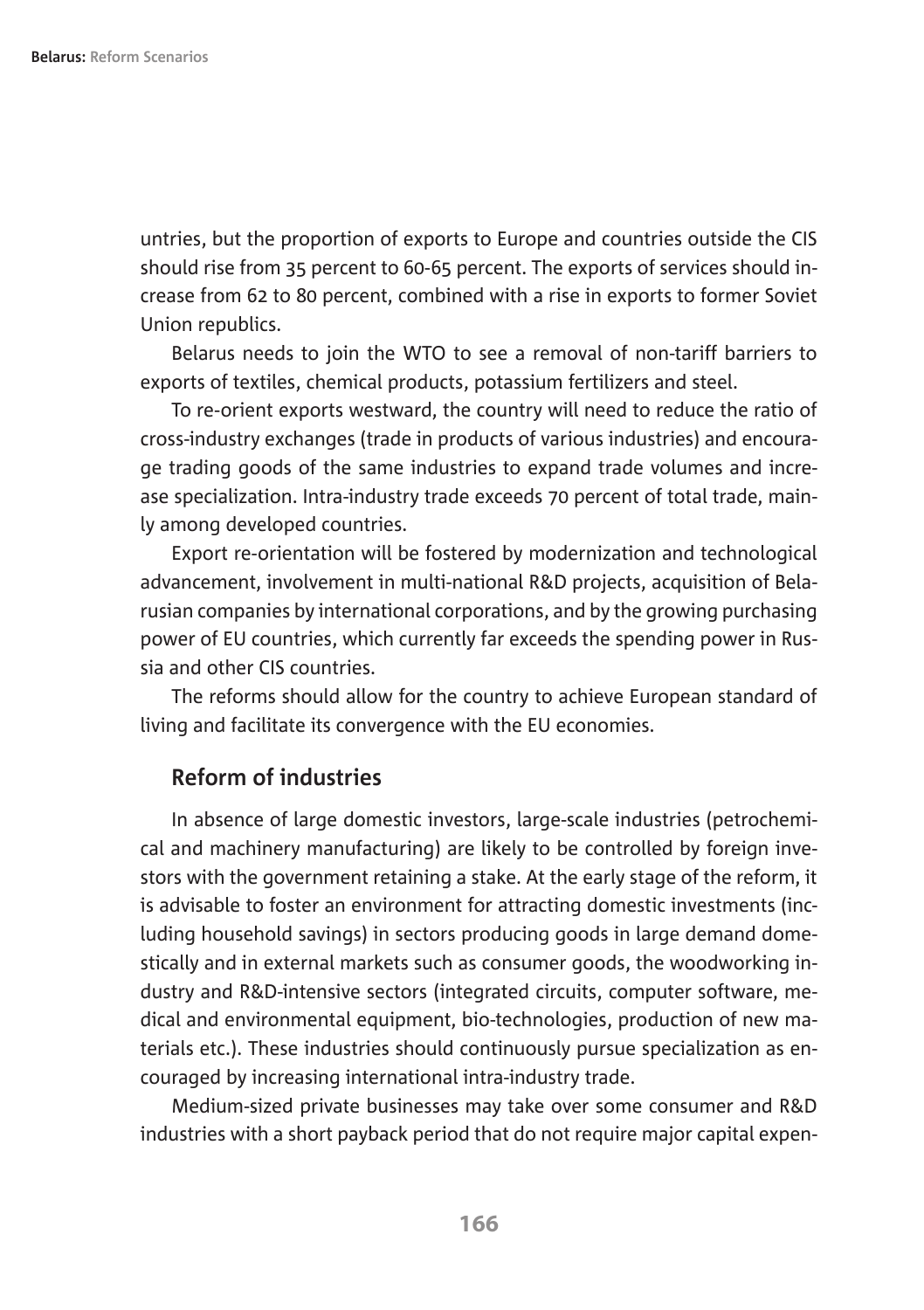diture. An upturn in these industries, some of which are labor-intensive, would help to ease labor market tensions caused by the reform. Technological development, along with a rise in highly skilled labor force and growth of infrastructure, will cause high-tech exports to increase from current 3.7 percent to 10–15 percent. In a more distant future, competitive industries will help the country to discover new niches and gain the competitive edge on a global scale.

## **Agriculture**

For the time being, Belarus' collective and state farms are not profit-driven; rather, they operate to support agricultural infrastructure.

Since rural population stands at 29 percent of the country's total, a reform of collective and state-owned farms should be accompanied by transfer of their social and welfare functions to local authorities. At an early stage, agricultural reform would boil down to denationalizing collective farm property and setting aside up to 30 percent of infertile soil from agricultural production (for forestation). Proceeds from the lease of land and other natural resources (property tax) should replace a considerable part of tax revenue. Unlike most other taxes, lease payments do not contain the production element and do not distort resource distribution. Lease proceeds would allow for the government to reduce agricultural subsidies to 5–10 percent, in line with WTO requirements. To employ excess labor force in rural areas, authorities will need to create jobs in non-agricultural sectors such as tourism, small businesses and hunting. Belarus will need to open its agricultural market to ensure sufficient food supplies and fully tap into the capacity of food processing plants.

As the land market develops and land becomes available to private owners and local governments, rural areas are more likely to attract investments both in non-agricultural sectors (restoration of historical monuments, tourism, transportation and leisure infrastructure development) and high agricultural technologies (production of renewable energy resources – ethyl alcohol, oils, GM-crops, creation of a gene pool).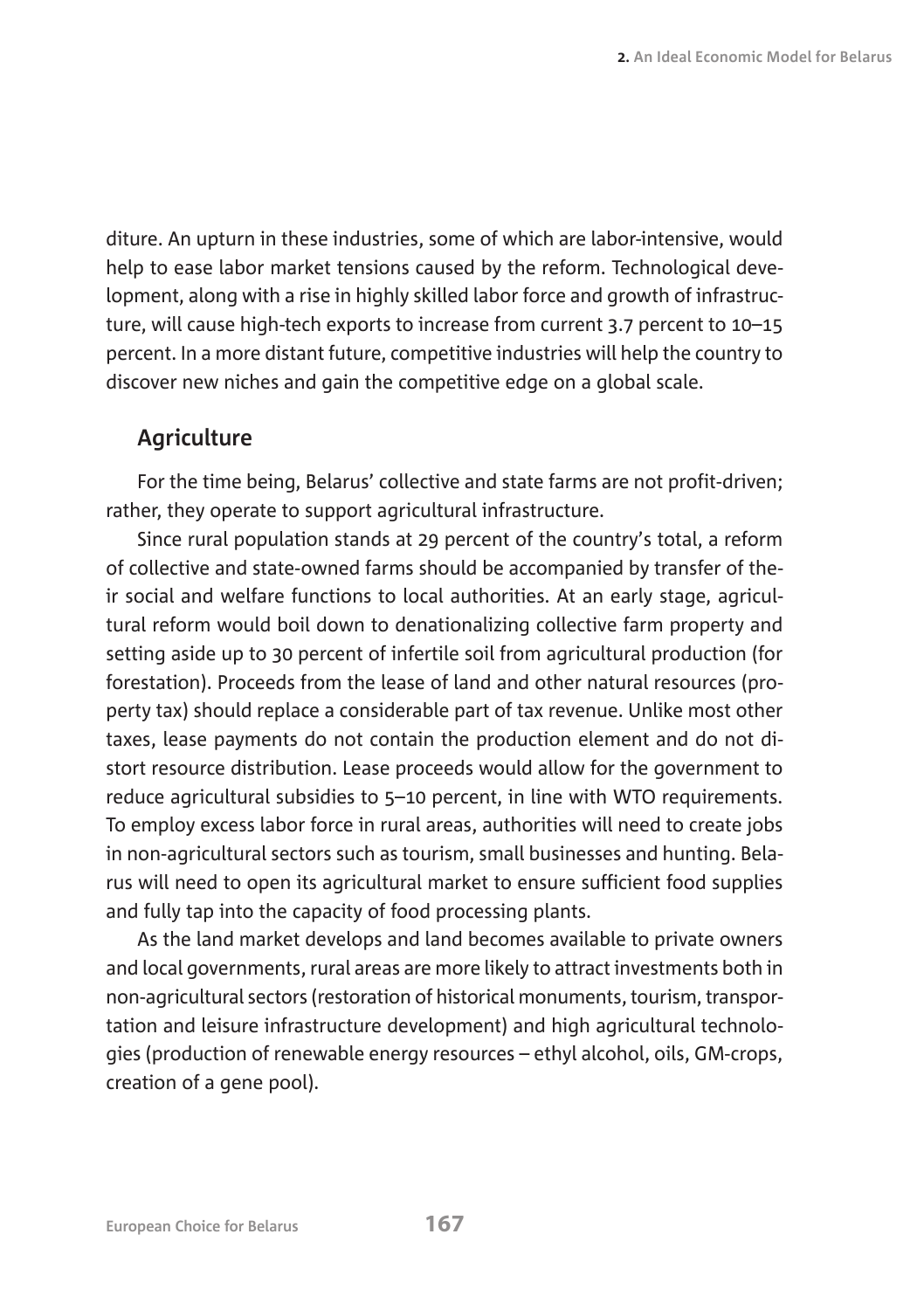#### **Transportation, construction**

Development of transport infrastructure and the construction industry spur economic growth, as the experience of EU expansion suggests.

The role of transit of goods and services would increase as Belarus' economy opens up. The need for improving the transit infrastructure urgently calls for intensifying the construction business. The country may see a rise in the population as a result of labor force migrations from Russia and other CIS countries.

However, these industries should give priority to local labor force and domestically manufactured products (building materials, trucks and construction equipment). The adoption of new building technologies will benefit housing renovation and utility sector upgrading projects.

The expansion of transport services network could create new jobs.

#### **Fuel and power generation industry**

The present state of Belarus' fuel and power generation industry highlights the need for saving fuel and electricity. The country's power generation facilities are in a critical condition: power generation units at the two largest hydropower plants are worn out, while most power plants using liquid fuel were built some 40 years ago. Belarus will need to replace 80 percent of its power generation plant and machinery before 2010. Most power plants are using expensive fuel like gas or oil.

Construction of a nuclear power plant does not seem to be the advisable option as the cost of nuclear power is high. Therefore, in the near term Belarus should increase electricity imports (which rose by 15.3 percent in 2001 to 8.3 billion kW/h, i.e. 25 percent of total power consumption). However, power plants should start replacing their worn-out equipment now. This will require private investments. In an open power and heat generation market, privatization of old facilities and greenfield investments should encourage competition.